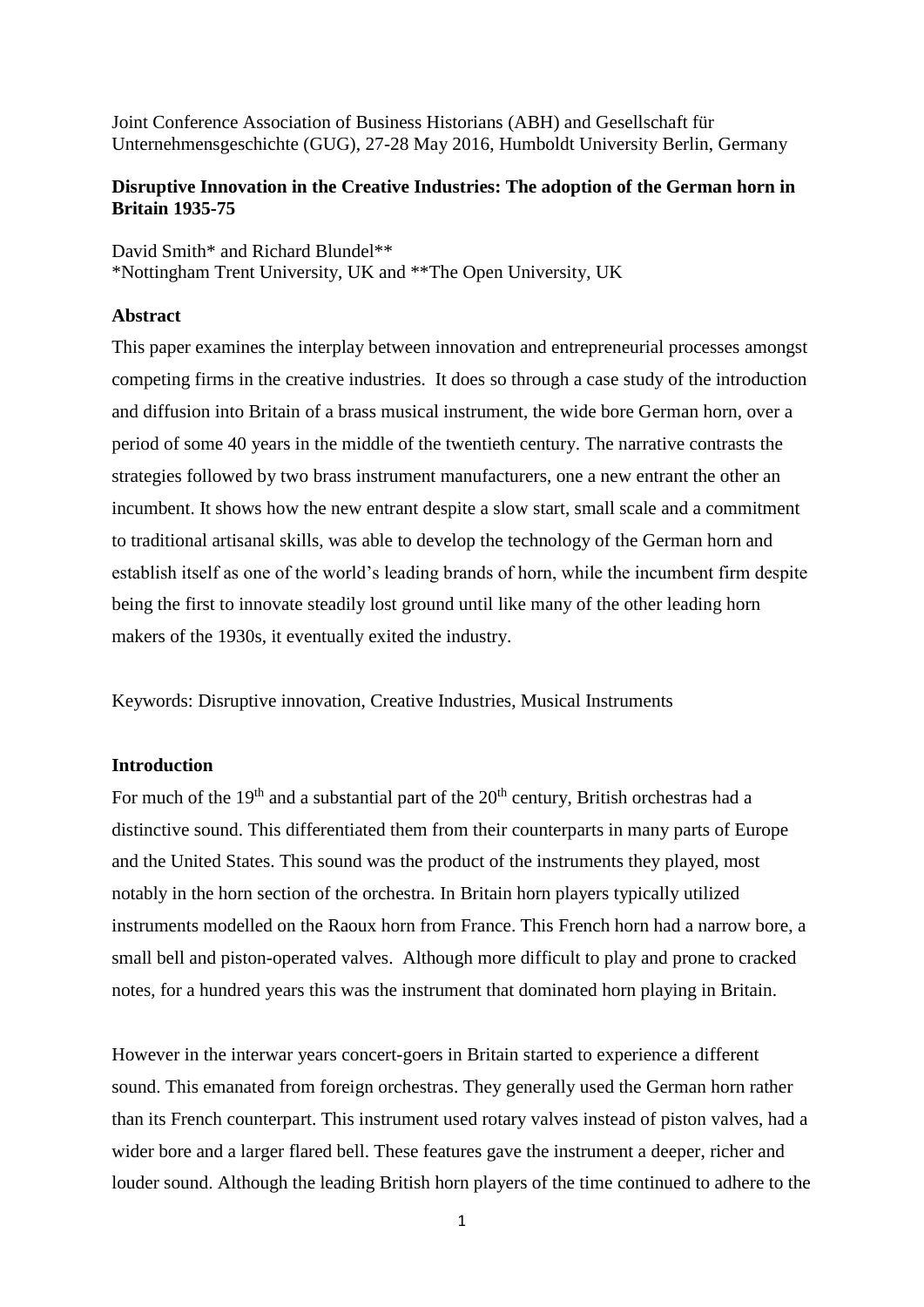French version of the instrument, in the mid-1930s one British brass instrument manufacturer boldly stepped forward to produce a German horn.

This innovation ultimately proved to be an example of what  $Christensen<sup>1</sup> terms a 'disruptive$ technology', a concept that has echoes of earlier innovation studies, notably Schumpeter's concept of 'creative destruction'<sup>2</sup> . Disruptive technologies are new technologies that initially underperform with regard to the performance dimensions most valued by mainstream customers of existing products<sup>3</sup>. However as Schmidt and Druehl<sup>4</sup> point out these technologies may perform better on other dimensions, especially ones valued by new or fringe customers<sup>5</sup>. These potential customers offer the prospect of new market openings, typically in the form of niche markets<sup>6</sup>. Subsequent development of disruptive technologies may however result in them being more widely applicable. In time their performance may even come to surpass the seemingly superior established technologies<sup>7</sup>. Thus a disruptive technology may eventually come to appeal to the very mainstream customers that initially shunned it. The result is likely to be market disruption, caused by the entry of new firms and the failure of incumbent firms to recognize the threat posed by the new technology<sup>8</sup>, leading to their downfall, and ultimately the exit of some or all of them from the market<sup>9</sup>.

The prediction of market disruption brought on by the introduction of a disruptive technology was played out among the brass instrument manufacturers in Britain from the late 1930s onwards. As a new entrant appeared and developed the new technology, so the incumbent horn makers, despite one of them being the firm that pioneered the manufacture of German horns, were eventually overthrown and exited the industry. The new entrant went on to become one of the world's leading horn makers.

This paper examines the range of different forces, creative, economic, technological and institutional, that were at work and that ultimately brought about a significant market disruption in brass musical instrument manufacturing. It focuses especially on the interplay between innovations in brass instruments and entrepreneurial activity in new entrant and incumbent firms. The means to do this comes from a case study of innovations surrounding the introduction of the wide bore German horn into Britain in the middle years of the twentieth century. The case contrasts how the incumbent firms focused on their existing customers, especially brass bands and school orchestras, and introduced mass production methods in order to meet their needs, a strategy that led to their eventual exit from the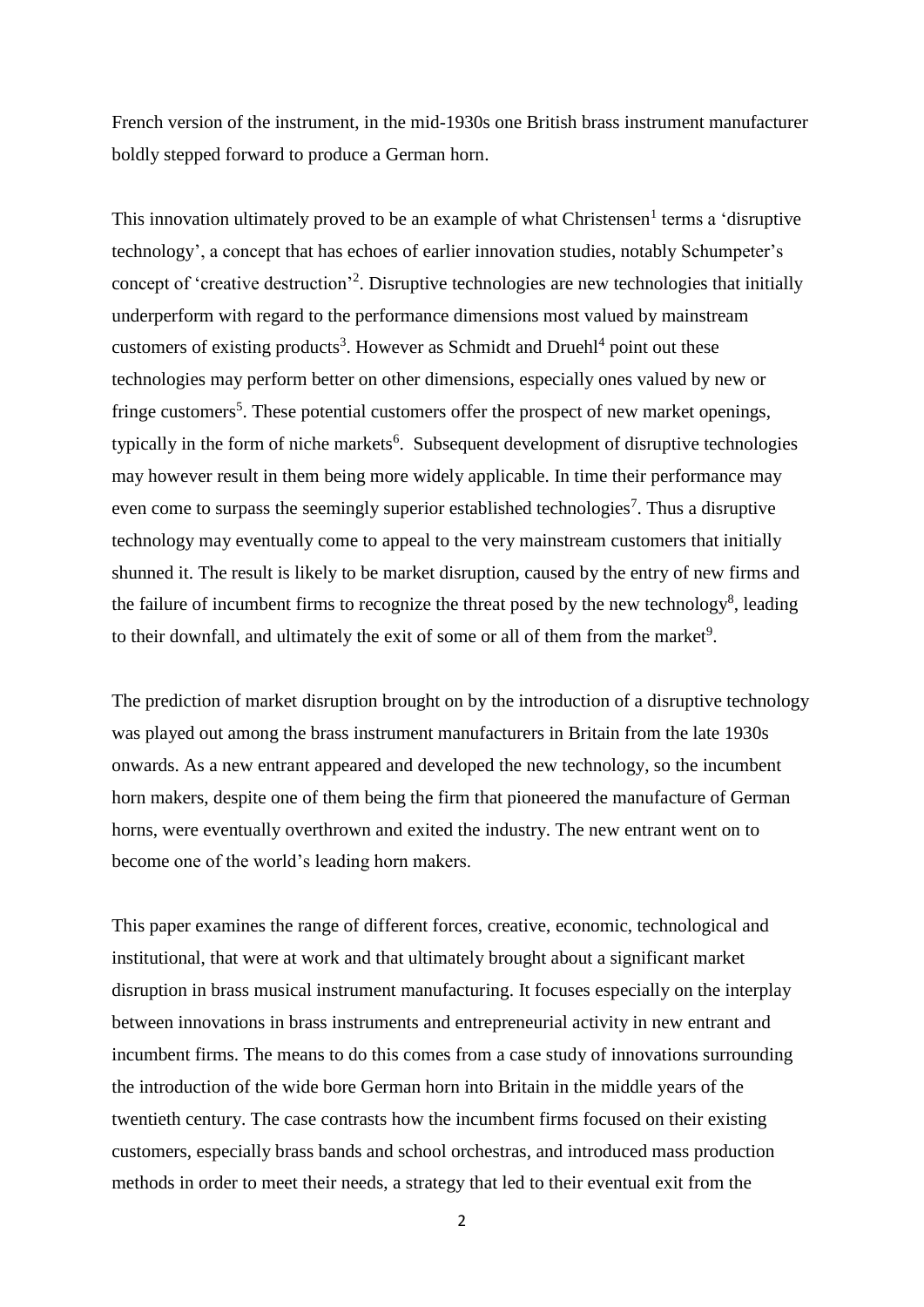industry, while a new entrant focused on a different segment of the market, namely professional horn players and by employing traditional artisanal skills, specializing in the manufacture of a single instrument and working closely with its customers, developed a string of innovative new models of horn, that enabled it in time to build a truly international customer base.

The case draws on a combination of interviews with key informants, including former employees, professional musicians and curators of instrument collections, and a range of documentary sources including personal papers and company records drawn from business archives. The former included the personal papers housed in the Bate Collection at Oxford University of the late Reginald Morley-Pegge, a leading authority on the French horn, while the latter included the Boosey and Hawkes archive housed at the Horniman Museum in South London.

#### **The innovation of the wide bore German horn**

#### *The interwar years*

Until the mid-twentieth century there were significant variations in the styles and sounds of concert orchestras in different countries<sup>10</sup>. This was especially true of the horn, where as one leading horn player noted, 'up to the mid-twentieth century, horn styles were distinctive, and it was relatively easy to detect the nationality of a player'<sup>11</sup>. This stemmed primarily from differences in the instruments used. Horns with a comparatively narrow bore and Périnet piston valves were almost universal<sup>12</sup> from the mid-nineteenth century onwards in Britain. According to Cousins<sup>13</sup> even in the 1930s, 'every one played on the piston-valved French horn in F'. As well as employing piston valves the narrow-bore French horn utilized a smaller bell that gave the bright, clear<sup>14</sup> sound that British brass players and audiences preferred<sup>15</sup>. In contrast the German horn, with a wide bore, rotary valves and a larger bell, produced 'a coarse, thick, open sound', causing one leading authority on the horn to note, 'In lightness and brilliance they are inferior to the true French horn<sup>'16</sup>. Consequently British orchestras differed in terms of sound from those in much of continental Europe and America<sup>17</sup>.

The popularity of the French instrument meant that this was the type of instrument manufactured in Britain throughout the second half of the nineteenth century and much of the first half of the twentieth century. Although the Raoux horn produced in France and used by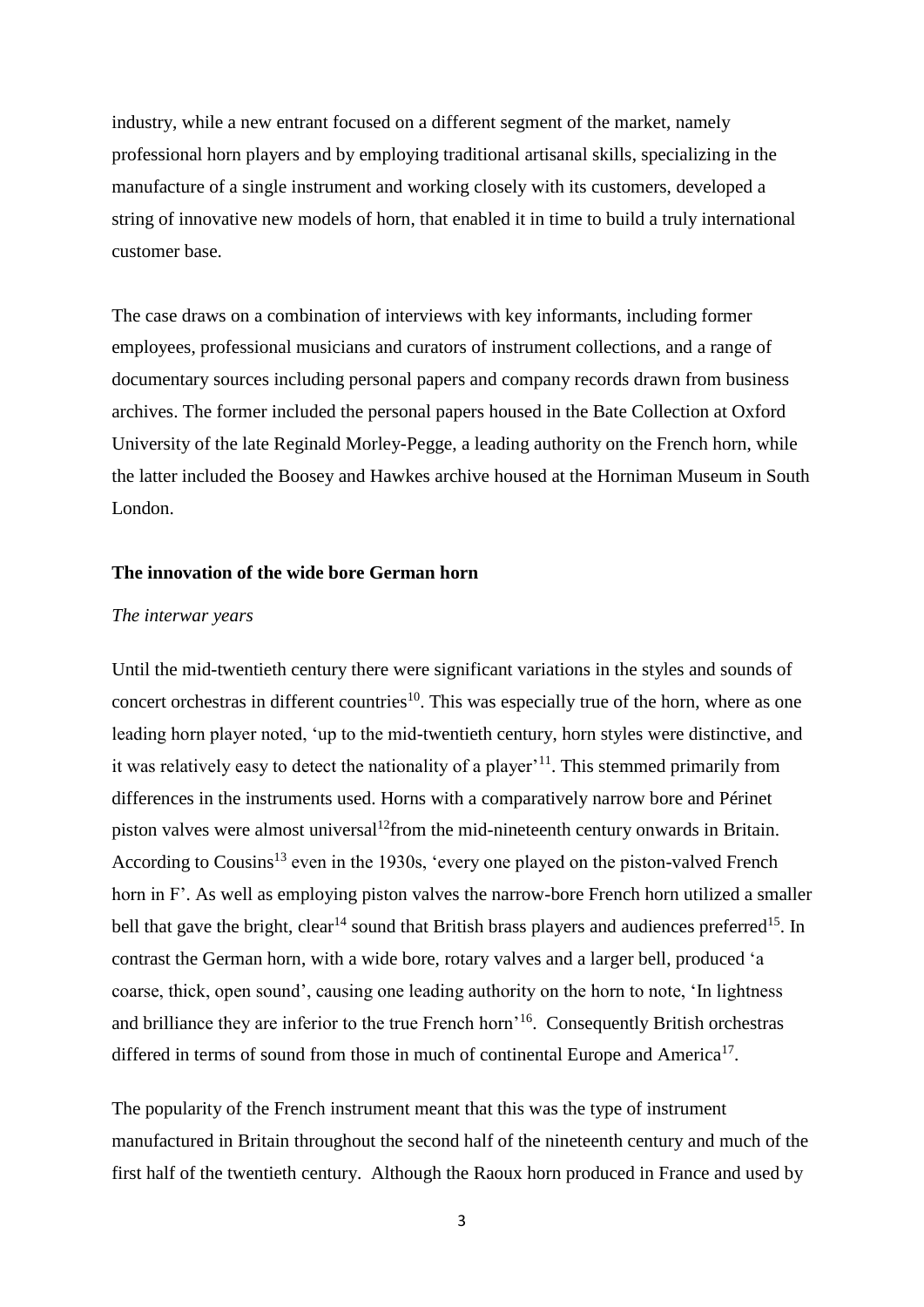among others, Aubrey Brain<sup>18</sup> the principal horn at the BBC Symphony Orchestra from 1928 until 1945, was regarded among British horn players as a 'most fabled instrument'<sup>19</sup>, narrow bore French horns with Périnet piston valves were manufactured by several British firms. During the nineteenth century French horns of this type, certainly orchestral ones used by professional musicians, were produced in small 'one man' workshops<sup>20</sup> where the exercise of a high level of craftsmanship and skill resulted in the production of a small number of high quality instruments. Examples included Charles Pace of King Street, Westminster and J. Goodison of Soho.

By the early years of the twentieth century French horns of this type were being produced by most of the larger brass instrument manufacturers (see table 1). Of these, the firm of Hawkes & Son was one of the best known for producing high quality instruments. Despite producing a variety of instruments, French horns were a speciality of Hawkes & Son enjoying a separate catalogue in which the company promoted its range of horns (see figure 1). A copy of this catalogue published in 1930 shows that they manufactured two principal models of horn both of which were of the narrow bore French type. The models were the 'Professional horn' (H1 model) termed a 'Raoux' model and the combined 'Military & Orchestral horn' (H2 model). The former was described as 'of light construction throughout' and was intended for, 'the finest and most delicate solo work<sup>21</sup>. Hawkes  $\&$  Son's catalogue claimed the instrument was used by the majority of leading British players of the period including Francis Bradley and Thomas Busby (see figure 2). As well as Hawkes & Son other leading British horn manufacturers included Bessons, Booseys and Rudall, Carte & Co. During the 1930s all produced two models of horn, one for the orchestral market and another more robust model for the military market. The duality evidences the continuing importance of the military market<sup>22</sup>. Indeed Rudall Carte's catalogue for 1931 stressed how it made horns for the Royal Military College of Music<sup>23</sup>. But for both the military and orchestral markets the instruments produced were piston valved French horns. As Morley-Pegge<sup>24</sup> notes these British firms not only copied the Raoux model of French horn, 'but proudly advertised the fact' in their catalogues.

As well as these larger concerns at least one smaller one had survived. This was the firm of W. Brown & Sons. Better known as a manufacturer of cornets<sup>25</sup>, nonetheless the firm enjoyed, 'a good name for its French horns and supplied some of the most expert players<sup>'26</sup>.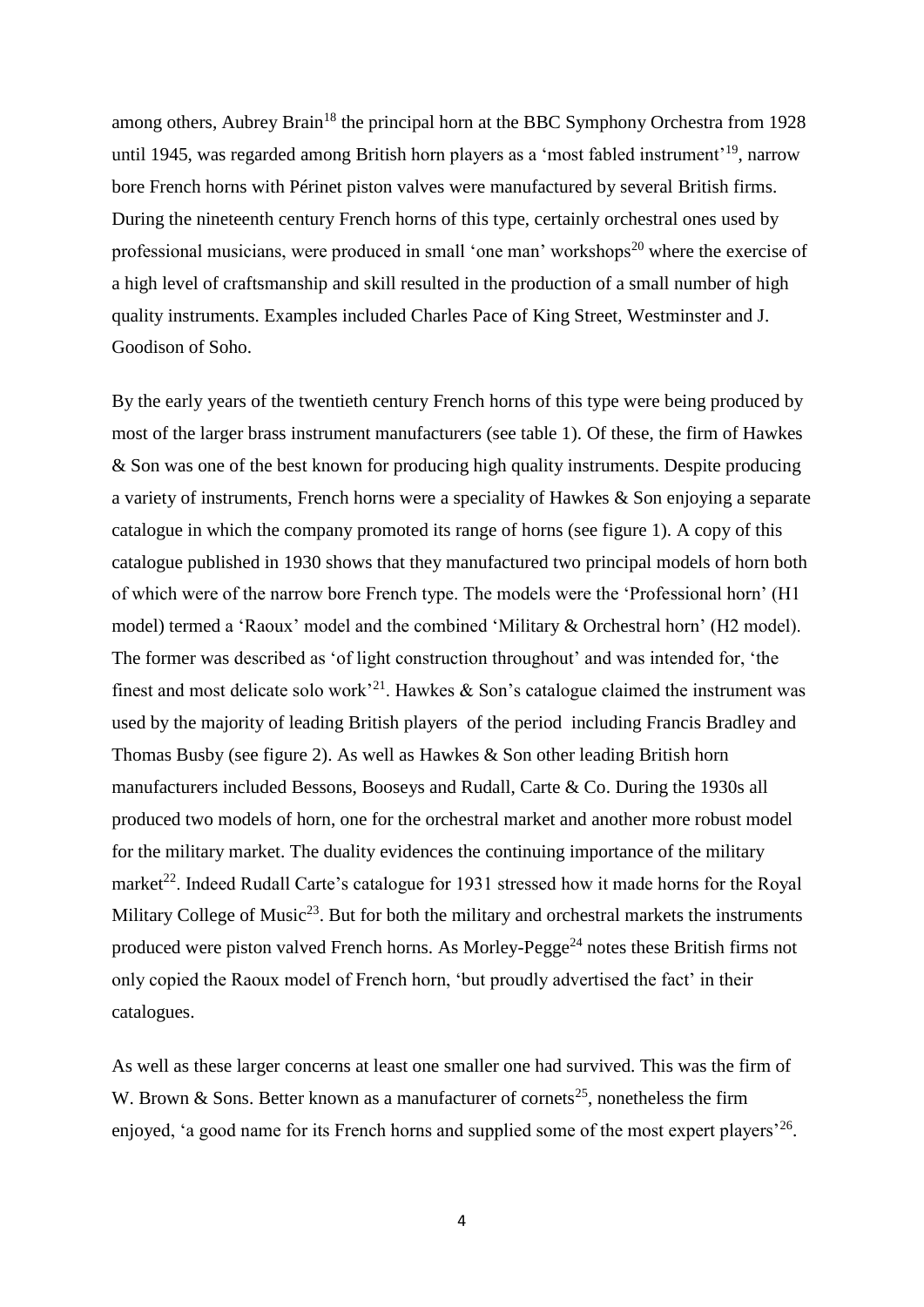These included Franz Paersch, first horn at the Hallé Orchestra and Thomas Busby at the London Symphony Orchestra.

The focus on the production of the French version of the horn with piston valves rather than its German counterpart, reflected the prevailing view in Britain where, as Morley-Pegge<sup>27</sup> notes, 'London players had not as yet yielded to the blandishments of the comparatively new German horns'. Leading horn players of the interwar period like Aubrey Brain, clung doggedly to the French narrow bore instrument. They were often able to exert much influence by virtue of the posts they held in particular orchestras and by virtue of teaching posts they held as well. Morley-Pegge notes that Aubrey Brain, 'would have no truck with the German double horn and insisted that the BBC quartet should only use instruments of the French model<sup>228</sup>. He also taught several leading postwar players including his son, Dennis Brain, John Burden and the distinguished soloist Alan Civil Indeed some, 'old fashioned players continued to use it well into the  $1950s^{29}$ .

However during the 1930s things gradually began to change. For the first time the dominance of the narrow bore piston valve French horn in Britain started to face a challenge, as what has been described as a 'wind of change'<sup>30</sup> arose, as some among the classical music community began to question the superiority of the French instrument. Instead they started to see the possibilities offered by the German wide bore horn equipped with rotary rather than piston valves. As Morley-Pegge<sup>31</sup> notes, 'musical tastes in Britain suddenly veered from the once so much admired French horn to the no less despised German instrument'.

Three factors lay behind this change. First and foremost was the growth of international travel during the 1930s as concert orchestras increasingly began to tour internationally. This introduced British audiences to many of the great orchestras from abroad including those of Berlin, Budapest, Vienna, Prague and New York<sup>32</sup>. This not only exposed them to much higher standards of performance but in many cases to new and unfamiliar sounds. An example of this was the Berlin Philharmonic Orchestra's first performance in London at the Queen's Hall in December 1927, which introduced an British audience to the 'bigger and darker sound of German and American orchestras<sup>33</sup>. This stemmed in part at least from their use of the German wide bore horn.

A second factor was the increasing willingness of some conductors and musicians in Britain at this time to experiment and innovate. Such innovations extended to the introduction of new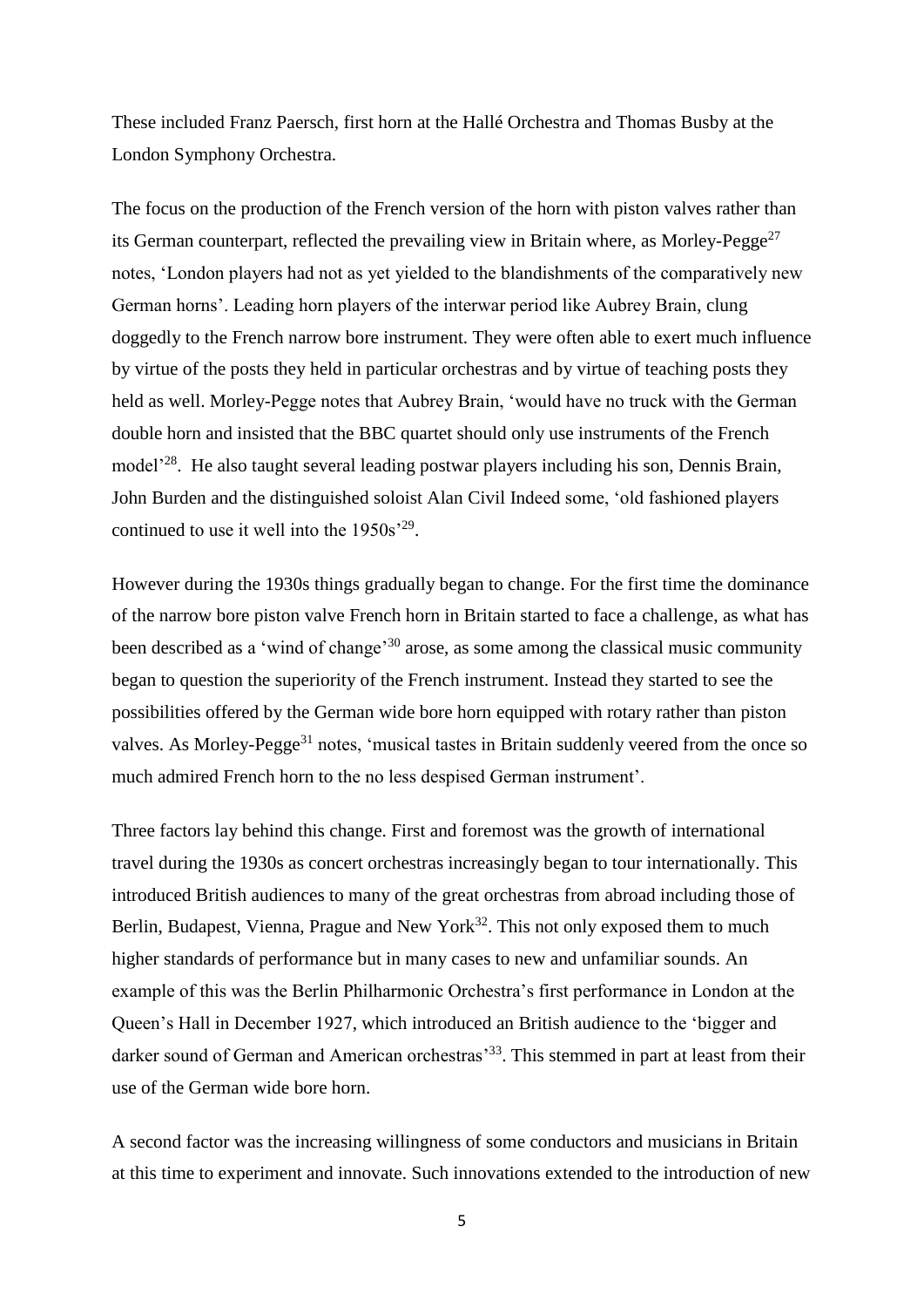instruments. Thus Sir Thomas Beecham, conductor of the newly formed London Philharmonic Orchestra (LPO), insisted that the new orchestra's horn section under Charles Gregory should be equipped with wide bore Alexander horns. He even went so far as to send Alan Hyde over to Mainz in Germany in order to acquire a set of Alexander horns,  $34$  paying for the instruments himself. The orchestra's first performance, on 7<sup>th</sup> October 1932, proved highly successful<sup>35</sup>, and was received with 'dazzling notices in the newspapers the next day<sup>36</sup>. Beecham's pioneering move contrasted with the reaction of leading British horn players, such as Aubrey Brain, who remained adamant that not only he, but the entire horn section of the BBC Symphony Orchestra, the orchestra that according to Pettitt, 'virtually monopolised London's music'<sup>37</sup> at this time, should retain the narrow-bore French instrument<sup>38</sup>.

A third factor leading to increased interest in the German horn was the growing importance of recording sessions for professional musicians and orchestras from the early 1930s onwards<sup>39</sup>. The introduction of electrical amplification after 1925 both improved the the sound quality of gramophone records and simplified the recording process since microphones were able to capture sound from sources that ranged over a wide area<sup>40</sup>. This, together with a more positive attitude towards the gramophone on the part of musicians from the late  $1920s<sup>41</sup>$ led to orchestras spending an increasing amount of time in the recording studio. A recording contract with EMI played an important in helping Sir Thomas Beecham establish the London Philharmonic Orchestra in  $1932^{42}$ . However recordings were still direct on to a wax disc so there was no scope to go back of there was a flaw in the performance<sup>43</sup>. As a result achieving a more or less flawless performance was very much at a premium in these sessions. This was where the German horn scored over its French counterpart. Described as, 'less capricious than the French horn<sup>'44</sup>, there was usual less need for expensive and time consuming re-takes.

Meanwhile older players continued to resist. Despite this Boosey and Hawkes, the product of a merger in 1930 between the two long established instrument manufacturers Boosey & Co and Hawkes & Son, broke with tradition in Britain when in February 1935 it produced its first German horn. Given the strength of commitment to the French instrument among professional horn players in Britain at this time, this was a bold and innovative step. Just as horn makers in Britain had copied the French Raoux horn, so Boosey and Hawkes appear to have based their new instrument on one made by Ed. Kruspe of Erfurt in Germany. The innovation process was undertaken with the help of professional musicians as a photo (see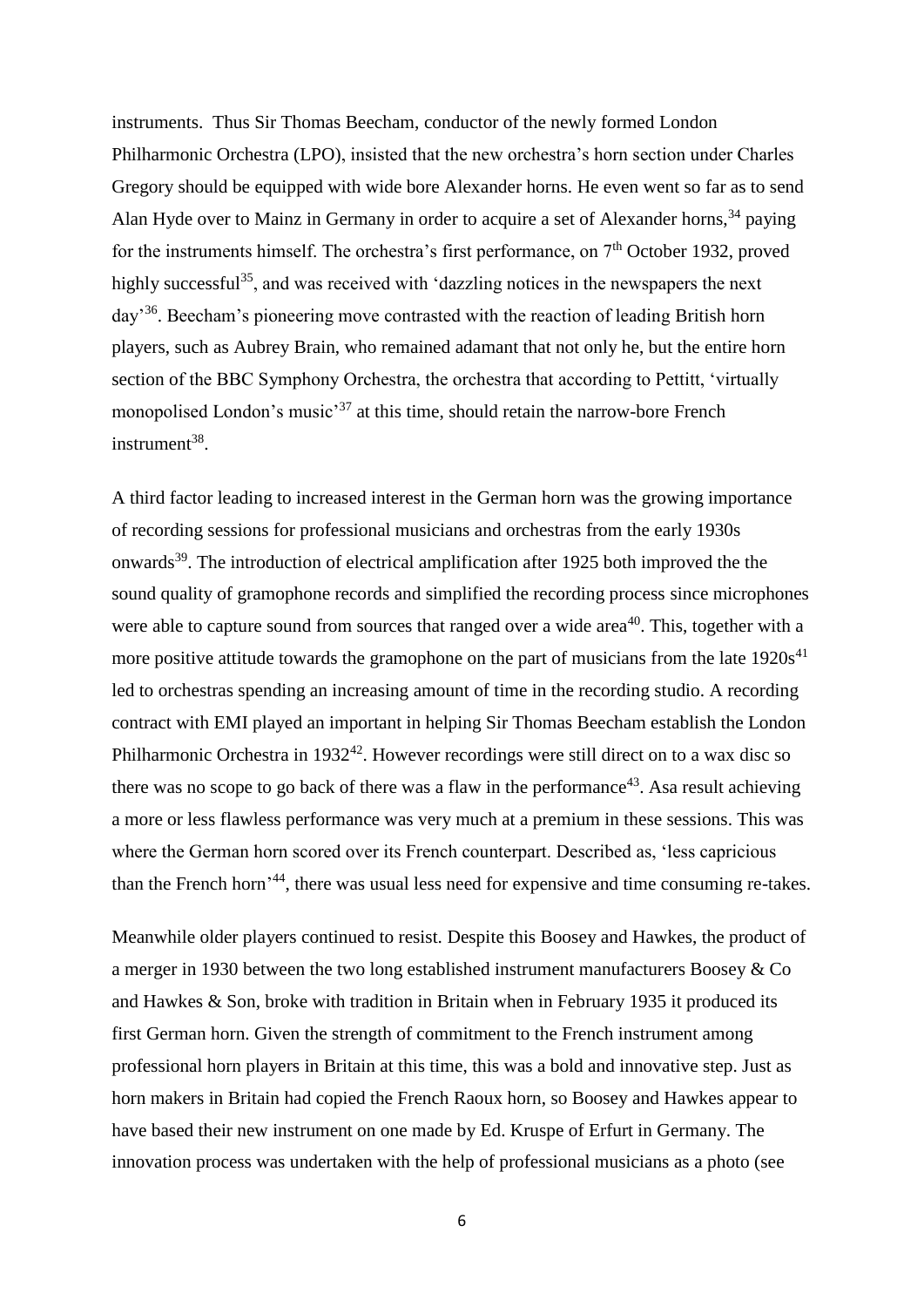figure 3) of the new instrument describes it as the property of the well-known horn player Alan Hyde. With rotary valves, a wide bore and a larger bell this was an important innovation for a country where hitherto only piston valved French horns had been manufactured. Boosey and Hawkes decision to innovate in this way demonstrates the company's awareness of the rising interest in German horns during the  $1930s^{45}$ . The development of an British made German horn was to prove a disruptive innovation in time leading to major changes among horn manufacturers.

Despite opposition to this type of instrument from the older established horn players like Aubrey Brain, there proved to be a modest demand for this type of instrument. A total of 38 German horns were produced by Boosey and Hawkes in the five years from 1935. This compares with more than 200 Raoux type horns (see table 4). However the outbreak of war in 1939 quickly brought production to an end. Boosey and Hawkes switched to war production, manufacturing aircraft parts and munitions. Brass instruments continued to be made but in small quantities. Figure 4 shows that facilities for instrument manufacturing at Boosey and Hawkes were cramped and congested during the war years. The few horns manufactured at this time were all piston valved French horns.

#### *The postwar landscape*

In the postwar years, horn manufacturing in Britain differed greatly from the 1930s when there had been four well established incumbent horn manufacturers. By the mid-1940s the four firms had been reduced to just one, Boosey & Co acquired all three of its main rivals, including Rudall Carte in 1941 and Besson & Co in 1948. In each case their manufacturing plant was closed and production re-located to the large modern plant built by Hawkes & Son at Deanbrook Road in Edgware. One other smaller firm, noted in the past for its high quality horns used by professional musicians, W. Brown & Sons, although still in business had given up horn manufacturing to focus on repair work. Brass instrument manufacturing at Boosey  $\&$ Hawkes at its Edgware plant had however been severely disrupted for six years owing to war production.

The ending of hostilities had brought a new source of competition for Britain's remaining horn maker Boosey and Hawkes. This competition came from second hand German horns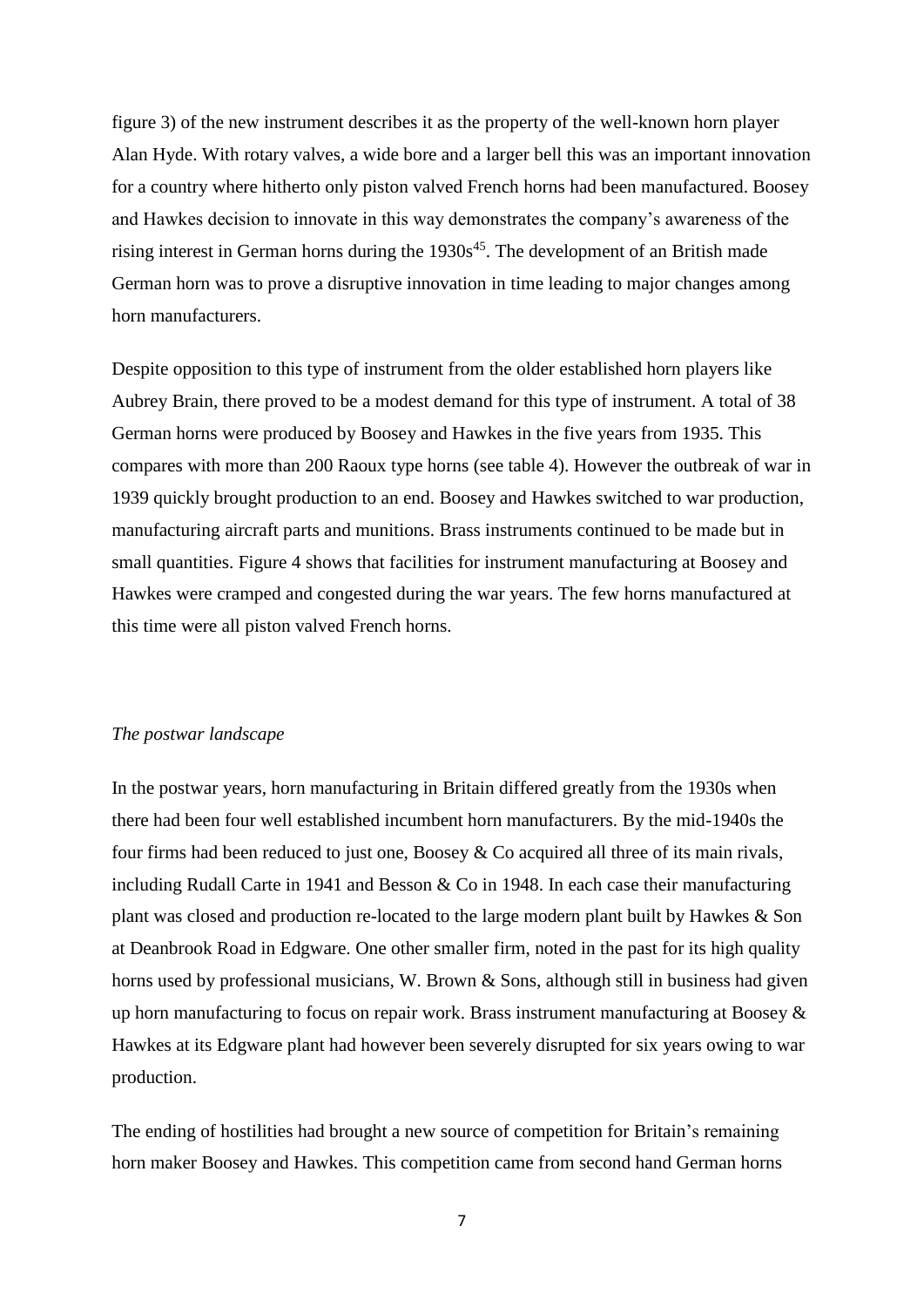made by leading German manufacturers like Alexanders of Mainz and Kruspe of Erfurt. In Germany's war ravaged economy where basic necessities like food and fuel were in very short supply, individuals were often forced to sell their few remaining assets, which included musical instruments. As a result horns, in particular high quality Alexander horns, could be acquired according to one source, for little more than a packet of fags<sup>'46</sup>. They were also easy to import in this period - it was not unusual for musicians to travel to Germany with a case carrying a conventional French horn which was then exchanged for a high quality Alexander horn $47$ .

Demand for the German designs was also influenced by other post-war developments. In 1945,one of the main bastions of the French instrument, Aubrey Brain, retired through illhealth. Perhaps more importantly, this period saw the de-mobilization of many younger horn players, including Aubrey Brain's son Dennis Brain, John Burden, Tony Tunstall and Ifor James<sup>48</sup>. This younger generation were ready to forsake the French narrow-bore instrument and make the switch to the wide bore German horn, 'thereby closing an era of British horn playing<sup>'49</sup>.

1945 also saw the arrival of a new entrant among the now much depleted ranks of the incumbent British horn makers. During the inter-war years the London-based firm Paxman Bros, originally established in 1919 as a specialist brass instrument dealer<sup>50</sup>, built up a successful repair operation specializing in horns and based in London's musical heartland at Shaftesbury Avenue in Soho (see figure 3). Paxmans had proved themselves to be versatile in this period, and undertook tuning and modification work as a complement to their repair work. This work was well-regarded by professional musicians. For example, in the 1930s, when Sir Thomas Beecham acquired a number of Wagner tubas from Alexanders for use at Covent Garden, it was to Paxmans that he turned to make them playable<sup>51</sup>.

#### *The incumbent horn maker*

Boosey and Hawkes resumed horn production at their plant in Edgware in 1945, but appear to have made relatively modest changes to their practices in this radically-changed landscape. As in the prewar period they produced both military and orchestral horns. For the military market they continued to produce the same piston valve French horn they had made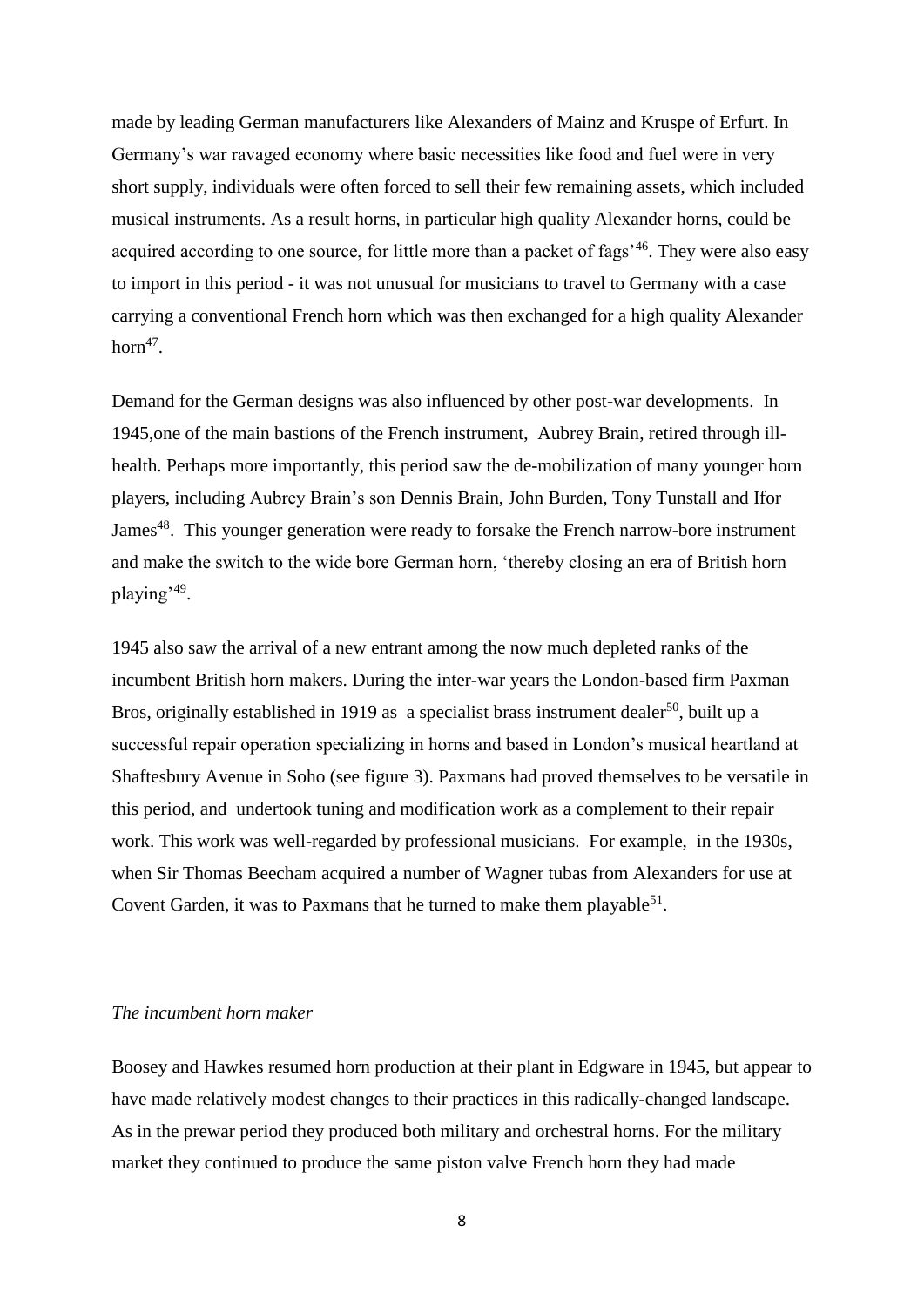previously, a design inherited from Hawkes & Son when the firm was acquired in 1930. Although output of these horns was somewhat erratic with none at all being produced in some years, the overall trend was a slowly declining market. Overall production of 188 horns over the ten years 1945-54 was down on the 1930s level and well down on the 1920s level, and this was the amalgamated output for what had at one time been four independent firms.

The trend for the orchestral sector of the market in contrast was modestly upward from 1945 (see table 6). Initially Boosey and Hawkes only produced piston valve French horns and even these were made in comparatively small numbers. The lack of German horns in the immediate postwar years may have been a reflection on the availability of cheap second hand German horns at this time. However this changed in 1948 when Boosey and Hawkes resumed production of German horns. These were the same models as those produced before the war, though they were now referred to in the company's brass instrument book as, 'rotary horns'<sup>52</sup>. Production of German horns increased steadily. Somewhat surprisingly there appears to have been a continuing demand for the conventional piston valve French horn. As table 6 shows this continued to be produced in quantities not dissimilar from the 1930s, even as late as the mid-1950s. However these horns were now being built in larger batches of up to twelve at a time. German horns in contrast were still being made in small batches of two or four.

What is particularly striking about Boosey and Hawkes's production of horns is how, despite having acquired three additional firms of horn makers, overall production levels for horns remained fairly constant. Over the ten years from 1945-54 production of horns (both orchestral and military) averaged 53.4 per year. This was very similar to the levels of horn production in the 1920s and 1930s (see tables 2 and 3), prior to the consolidation of production at the instrument manufacturing plant in Edgware. This was despite big increases in production of other instruments. The Boosey and Hawkes instrument books show that the firm's output of trumpets and trombones in particular rose sharply in the early 1950s, often with them being produced in much larger batches. Myers<sup>53</sup>notes that after 1955 Boosey and Hawks output of brass instruments overall increased very dramatically. Having averaged 3,292 per year in 1945-54, instrument production increased to 22, 176 per year in 1950-59, a sevenfold increase. This growth in output from the Edgware plant was the result of an ever increasing range of instruments being made combined with a massive increase in volumes through a switch to mass production. Batch sizes for the more popular instruments like cornets, trumpets and trombones rose to 100 or even 200. Most operations now comprised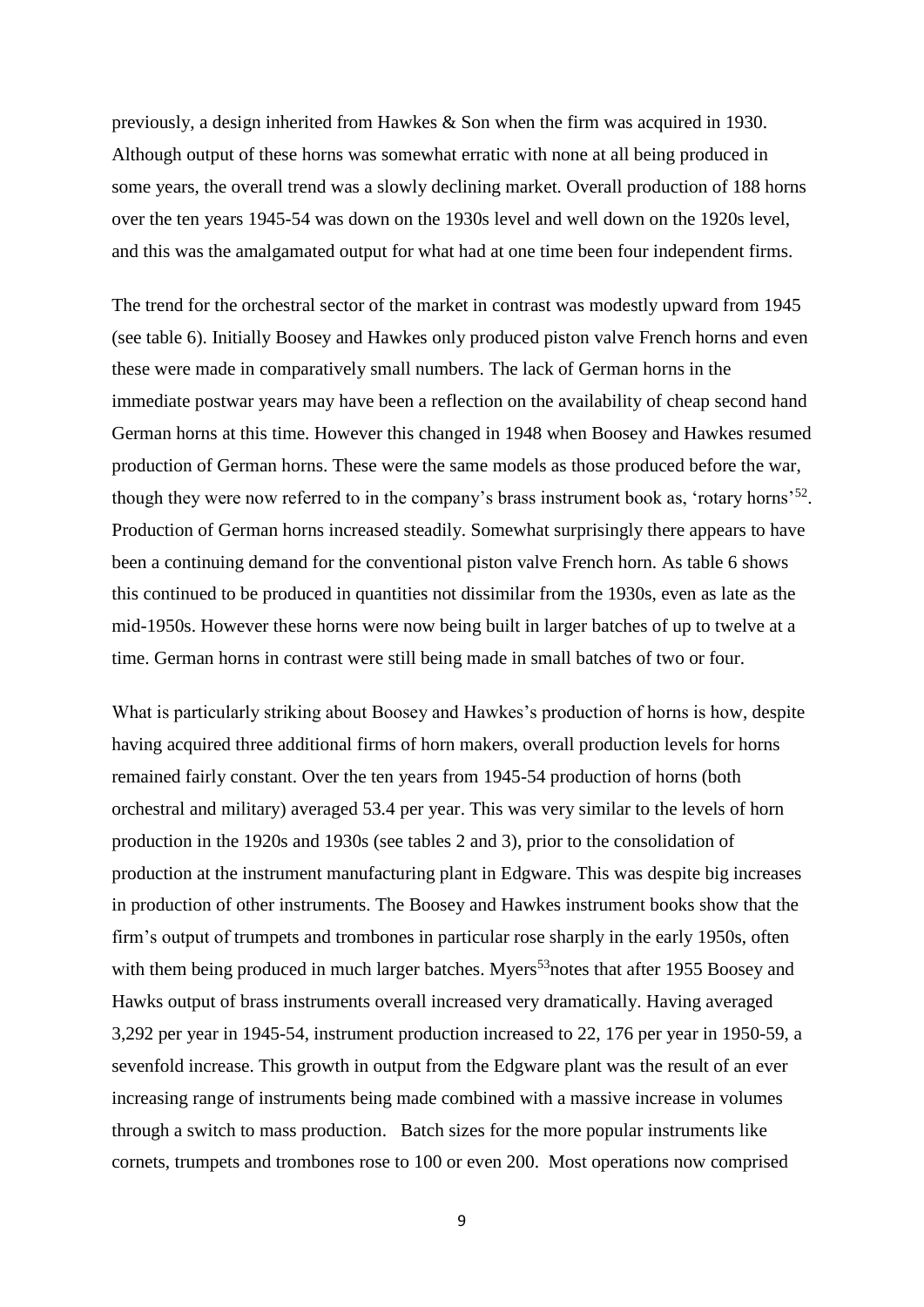repetitive tasks carried out by semi-skilled employees rather than specialist craftsmen who had served a brasswind-making apprenticeship<sup>54</sup>. This allowed the company to increase brasswind production dramatically. This reflected the company's evolution into a volume producer focused on three principal market segments. These were the large brass band market, in which they enjoyed a near monopoly following the acquisition of Besson  $& Co$  in 1948<sup>55</sup>, together with the lucrative education market for school bands and orchestras<sup>56</sup> and a growing export market<sup>57</sup>. In this way Boosey and Hawkes were following a trend set by the larger US manufacturers who produced brass instruments mainly for high school and marching bands.

Orchestral horns in contrast represented only a tiny fraction of Boosey and Hawkes overall output of brass instruments at this time. Indeed horn production remained stuck in something of a backwater. Despite having pioneered the innovation of a German style rotary valve double horn in F and Bb before the war, the company does not appear to have developed this innovation any further. This same horn, referred to in the instrument books as the 'Emperor' model, remained in production throughout the 1950s and 1960s. It was specifically described as a 'rotary horn' and was available in two variants with either corded or lever action. Unlike other instruments these horns continued to be made in small batches of two or four, by the same two individuals, one of whom had made them in the pre-ware era. By the 1960s the firm had ceased to actually manufacture rotary valves, with valve clusters now bought in from Alexanders<sup>58</sup> in Germany.

The outsourcing of valve manufacture proved to be the start of a lengthy process by which Boosey and Hawkes curtailed some of its brass instrument manufacturing activities. Faced with what has been described as a 'mind boggling' span of products in its product range, from the beginning of the 1970s the company increasingly resorted to outsourcing not merely for component and parts but for the production of whole instruments<sup>59</sup>.

When the elder of the two craftsmen specializing in horn production retired in  $1970^{60}$ , this presented the company with a dilemma, since by this time horns formed a comparatively small niche in the company's vast range of products. In the face of a demand for increased pay from the one remaining craftsman specializing in the manufacture of horns and reluctant to train up a new craftsman to work alongside him, Boosey and Hawkes decided to outsource not only the manufacture of valves but the production of complete instrument. Henceforth Boosey and Hawkes french horns were built by the Czech instrument maker, Josef Lidl of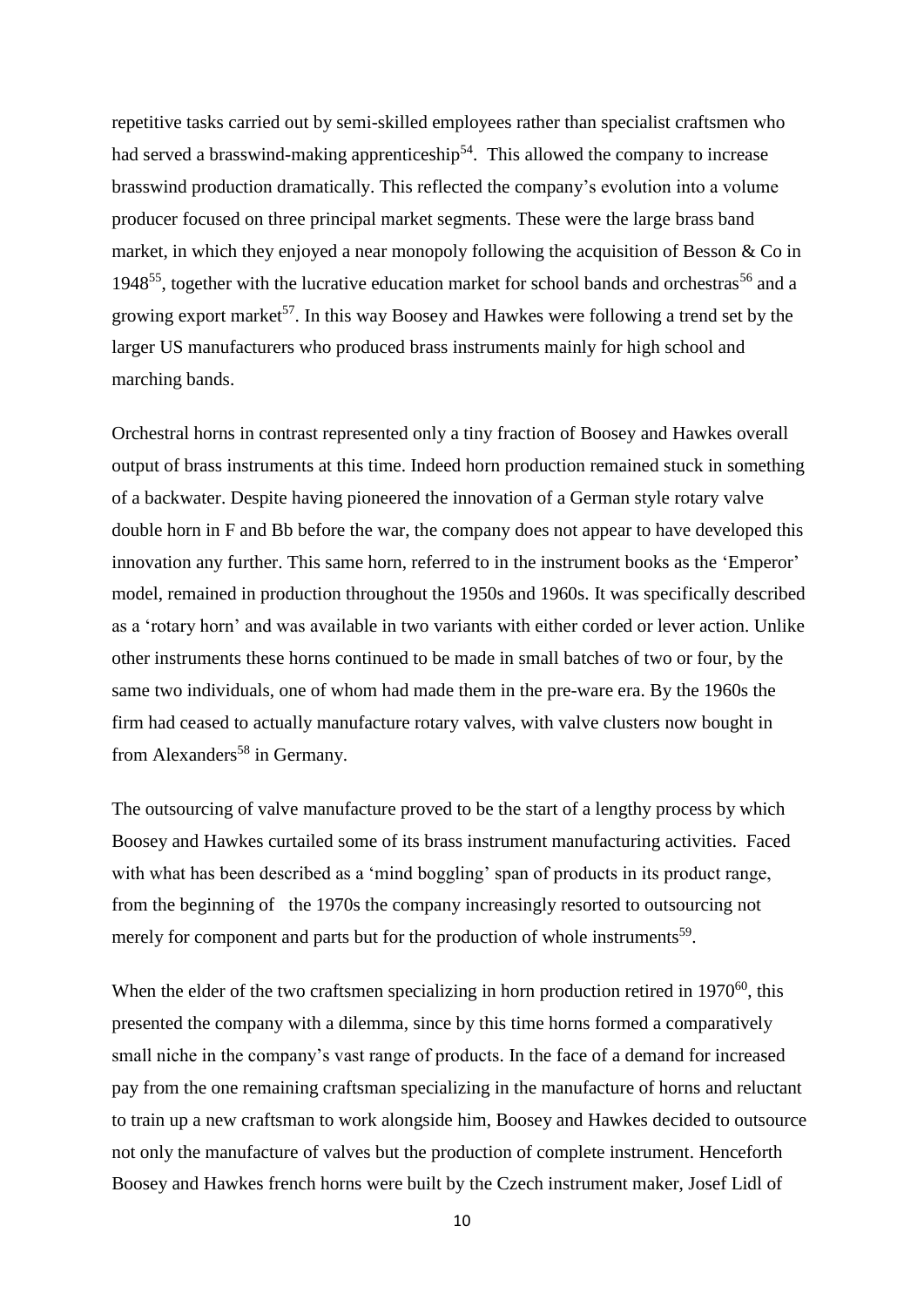$Brno<sup>61</sup>$ . Lidl had been making rotary horns since the  $1920s<sup>62</sup>$  and now produced for Boosey and Hawkes what was essentially a copy of the classic Alexander 103 horn<sup>63</sup> dating from about 1950. Described as the 'Model 400' it was sold as a Boosey and Hawkes french horn, though 'Made by Josef Lidl' was clearly inscribed on the bell. Despite being an Alexander design, this model lacked the cache of better known brands of orchestral horn<sup>64</sup> and was rarely used by professional horn players. Sales continued at the same modest level of between 30 and 50 per year<sup>65</sup> and this horn remained in production for the next 30 years.

Boosey and Hawkes' decision to outsource the manufacture of their horns in 1970 effectively marked a key turning point in brass instrument manufacturing in Britain general and horn production in particular. The exit from the industry of the fourth and last of the incumbent horn makers at the time of the innovation of German rotary horn in Britain, meant that the market changes brought on by the coming of this disruptive innovation were now complete. The very last chapter closed in 2001 with the decision by Boosey and Hawkes to close the Edgware plant itself<sup>66</sup>, thereby bringing brass instrument manufacturing to an end.

### *The new entrant.*

While it was one of the incumbent horn makers that pioneered the production of the German horn in Britain, it was a new entrant to horn making that developed the innovation. The new entrant was the firm of Paxmans. Founded as Paxman Bros in 1919 by three brothers, Harry, William and Bertram<sup>67</sup>, the firm was originally an instrument dealer based at Southwark Street near London Bridge, supplying instruments to brass and military bands. In 1935 they moved to Shaftesbury Avenue<sup>68</sup>, from where they not only sold instruments but also undertook instrument repairs. Although they briefly produced sousaphones by converting second hand helicons<sup>69</sup>, they gradually began to specialize in horns becoming agents for the Paris-based french horn maker Courtois<sup>70</sup>. They also did a lot of repair work on french horns. The extent to which the firm had begun to specialise in french horns during the 1930s can be gauged from the 1936 edition of the Musicians Union handbook (see figure 5) which carries an advertisement for the firm in the section listing professional horn players.

Having been bombed out during the war, Paxmans acquired spacious new premises at Gerrard Street in Gerrard Street in 1944<sup>71</sup>. Here they were well placed to meet the needs of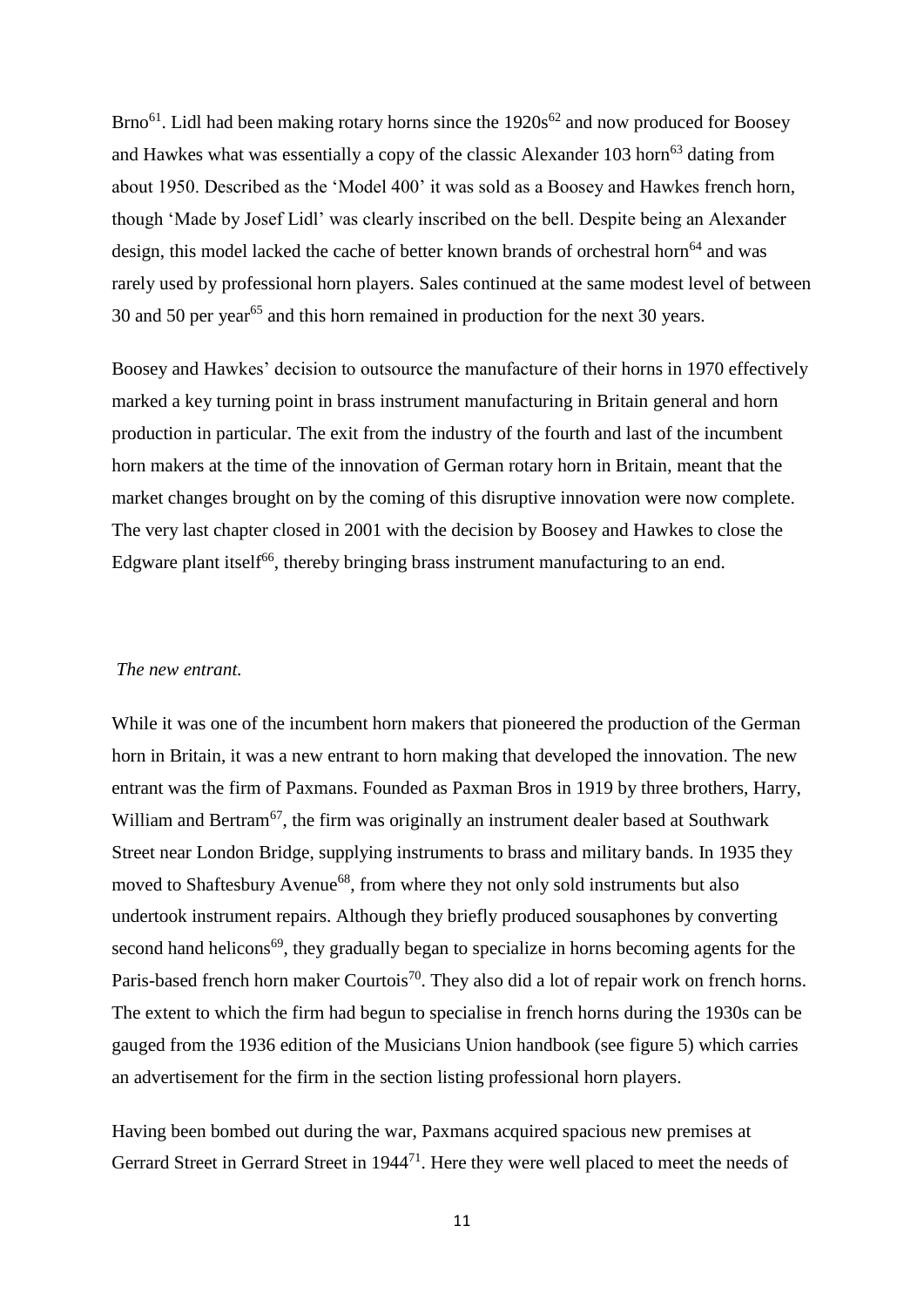professional musicians whose services were increasingly in demand in the 1940s. The following year Harry Paxman's son Robert joined the firm. A plumber by training his metalworking skills were to prove invaluable. As well selling brass instruments the firm continued to service and repair them and built up a reputation for adapting and modifying French horns to meet customers' specific requirements<sup>72</sup>.

However with many men and women still in the armed forces and changes arising from wartime production<sup>73</sup>, there was a shortage of skilled instrument makers. Faced with this Harry Paxman managed to 'poach<sup>74</sup>' three experienced brass instrument craftsmen, Harry Pace, Charles Staneford and Joe Dobson<sup>75</sup>, from Boosey & Hawkes and Besson & Co.

With five craftsmen now working in the workshop<sup>76</sup>, Harry Paxman, the firm's instrument specialist, was keen not merely to repair and modify French horns but to manufacture them as well, as the scale of the business now matched the workshop-based brass instrument makers that dominated the trade in the late  $19<sup>th</sup>$  and early  $20<sup>th</sup>$  centuries<sup>77</sup>. However it wasn't conventional piston valve French horns that Paxman wanted to produce. From the outset, he was determined to innovate by producing the new wide bore German horn that was increasingly being used by horn players in Britain. Rather than design a German horn from scratch Paxman chose to base his horn on ones made by the leading German firm of Alexanders of Mainz.

However innovation presented a number of quite specific technical challenges. The most notable was how to produce the pieces of the instrument that needed to be hand-crafted, like the bell and the valve cluster<sup>78</sup>. The bell required a high degree of craft skill in order to form it from a single sheet of brass<sup>79</sup>. It was a demanding and difficult task requiring, 'skilled tailoring of the sheet-metal' by the instrument maker $80$ . It involved the use of a special template in the form of a 'mandrel', which was spun on a lathe. This acted as a jig or former, around which the sheet metal would be hammered to give the bell its precise and distinctive flared shape $81$ . To acquire this vital piece of equipment Harry Paxman persuaded one of his neighbours who owned a small general engineering business, to 'knock up a mandrel'<sup>82</sup> of the required shape and size. This proved entirely satisfactory.

The fabrication of the intricate valve clusters was more problematic. Paxman needed to find skilled craftsmen capable of precision machining for the distinctive rotary valves that were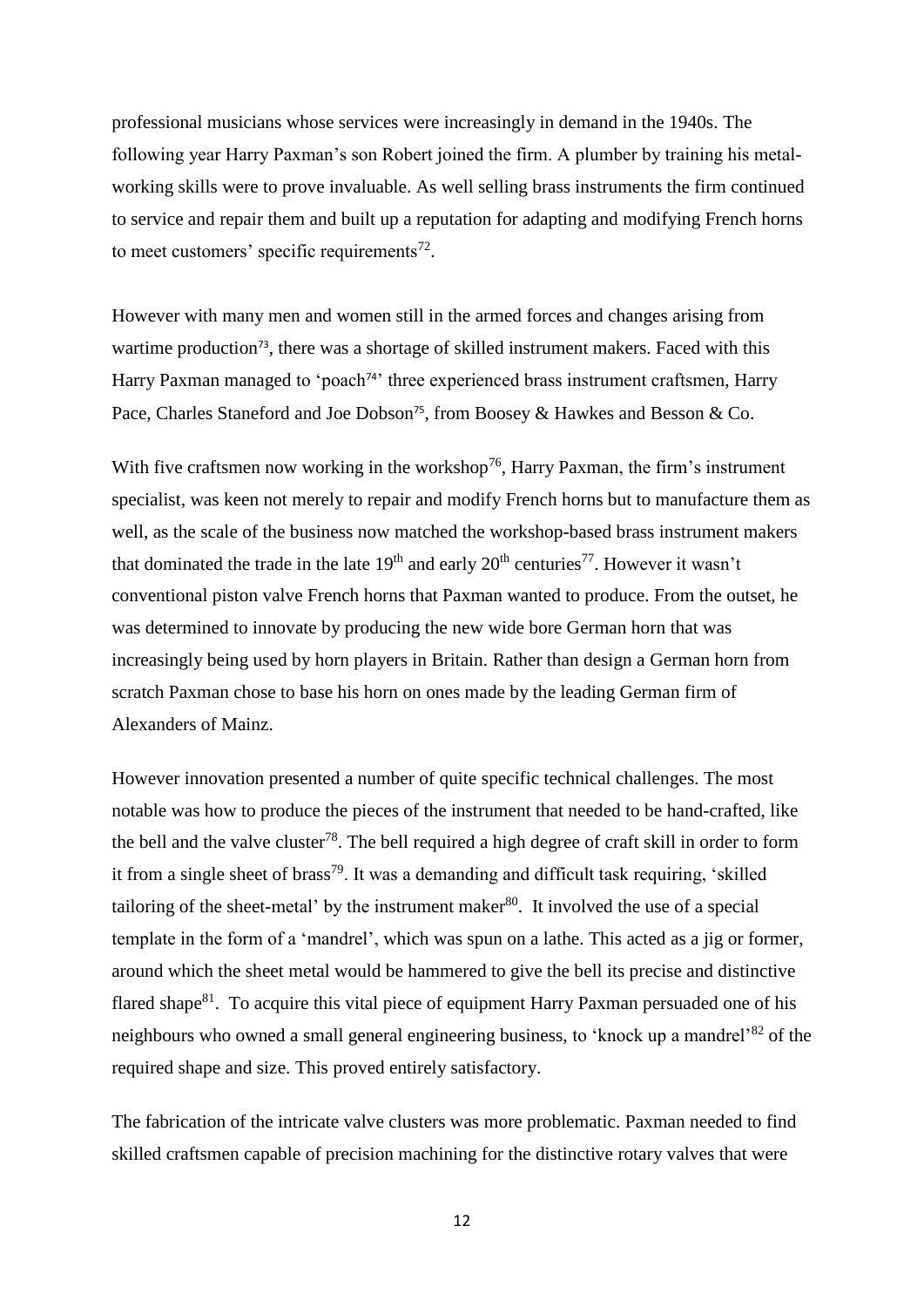used in horns of German design $83$ . In Germany the smaller horn makers whose scale of production was insufficient to justify the precision machining required could source their valves from third parties, but in Britain this was out of the question since there were no specialist valve manufacturers<sup>84</sup>. However if they were to be manufactured in-house this would potentially involve a significant investment in men and machines to perform the precision machining required. Again Harry Paxman came up with a novel solution to the problem of acquiring this capability. Making use of his personal network of contacts, he found two precision turners who were working for the local gas board. Neither had any prior experience of musical instruments. But they were employed to carry out precision machining of prototype gas fittings and their metalworking skills were transferable, since the tight tolerances needed to produce rotary valve clusters were very similar to those needed for gas fittings<sup>85</sup>. Thus in a classic piece of improvisatory bricolage, Harry Paxman persuaded both men to 'moonlight' for Paxmans on Saturdays, while continuing to be employed full-time for the gas board during the week.

The company's initial output was very limited and in the first year, total production amounted to just three horns<sup>86</sup>. These early horns were still relatively crude but they quickly improved and by 1948 annual production had just crept into double figures $^{87}$ . During the course of the 1950s output gradually increased. At this time the company's range of horns was comparatively limited. They were still basically copies of the German Alexander horn. A Paxman catalogue of from the mid-1950s describes the firm as, 'specialist makers of Rotary Valve Horns'<sup>88</sup>. The catalogue gives details of three models of horn, all German rotary horns. They including a double horn in F/Bb and a five valve version. Rotary valves were very much one of the firm's specialisms at this time as a testimonial from Dennis Brain notes the firm's 'expert workmanship' in fitting a rotary valve to one of his horns.

By 1959 the firm's annual output had reached 30 horns per year<sup>89</sup>, a level that exceeded Boosey's output of orchestral horns in the 1920s (see table 2). Horn production was now in the hands of three craftsmen, each of whom specialised in a particular aspect of horn production. Robert Paxman made bells while Fred Leach was 'the valve man'<sup>90</sup>. Fred had perfected the machining and turning of rotary valves and now crafted very high quality valve blocks. The third person was Ted Adams, the horn builder. Unlike the others, he was himself a horn player, which meant that as well as being, 'a really good craftsman', he was someone who, 'really cared about making beautiful horns'<sup>91</sup>. This small close-knit team of craftsmen,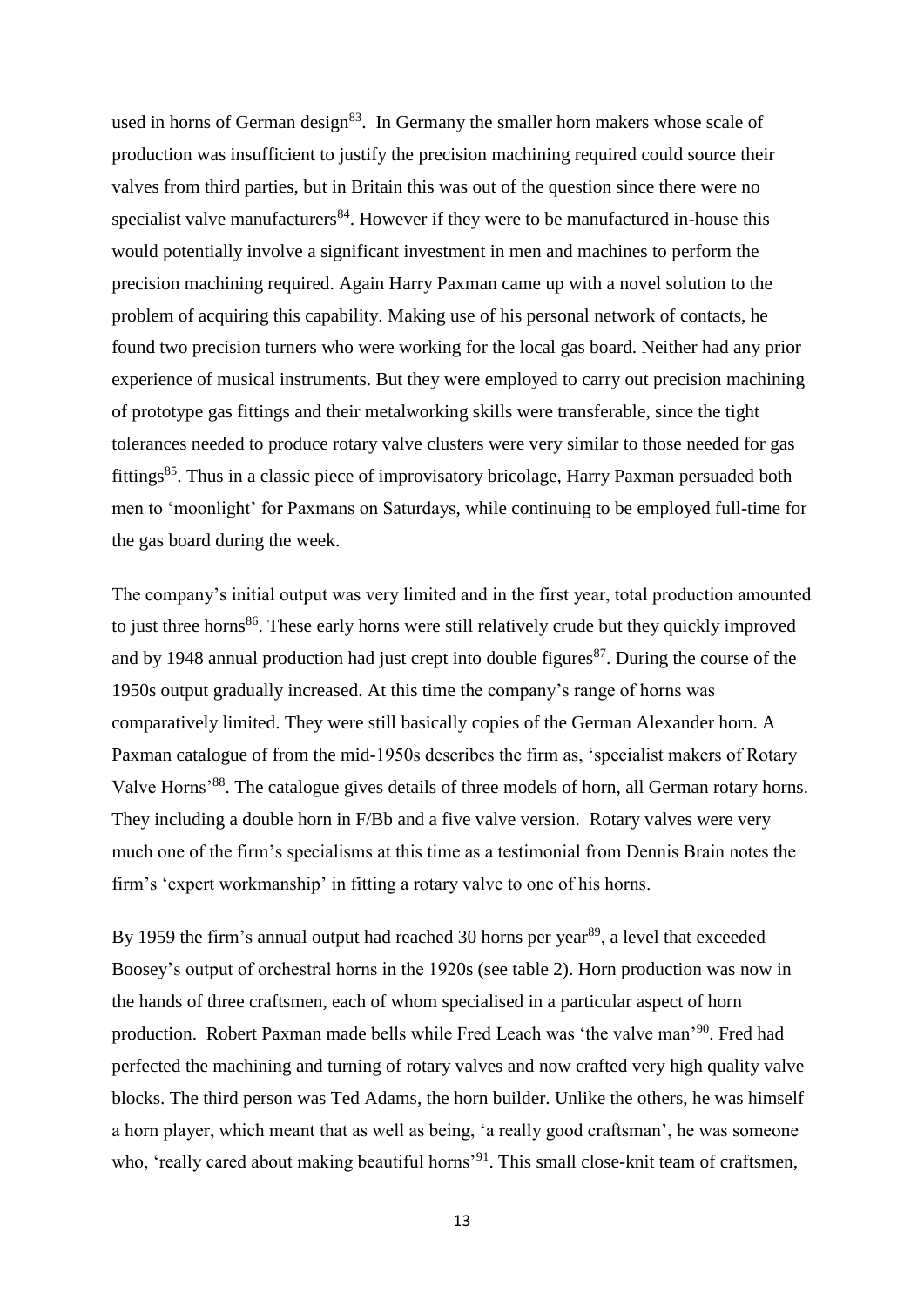each of whom contributed in a different way, was to form the cornerstone of Paxmans' horn manufacturing capability over more than thirty years.

The 1960s saw Paxman enter a new phase in their development. The previous year they had modified a horn for an Australian horn player resident in Britain. Richard Merewether (see figure 6) was a talented professional horn player with distinguished musical connections in the orchestral field. He had studied at the Sydney Conservatorium of Music, where his circle of friends included the conductor Charles Mackerras, the violinist, Patricia Tuckwell and her brother, Barry Tuckwell<sup>92</sup>, who was later to become a horn player of international renown. Merewether had followed Mackerras and Tuckwell to Britain in 1950. By the late 1950s he was working as a freelance horn player who, 'made something of a specialisation of very, very high register parts'<sup>93</sup>. To facilitate this Merewether had persuaded Alexander's of Mainz to build him a horn to his own design specifically for his own personal use. When in 1959 he wanted further modifications, rather than make the trip to Mainz, Merewether got Paxmans to carry out the work<sup>94</sup>. The following year he came back with a new design of double descant horn in F/F-Alto and having learnt that Paxmans possessed the capacity to manufacture rotary valves in-house, he asked them to build it. This particular instrument, built solely for Merewether's own personal use proved extremely successful. So successful was it, that gradually the word 'got around'<sup>95</sup> amongst professional horn players about the playing capabilities of this Merewether design, Paxman-manufactured horn. At this time according to one leading horn player, 'all descant horns that were made before Merewether came along did have flaws'96. Among other weaknesses, 'they were difficult to play' and 'they were fairly out of tune'.

Paxmans duly began to build Merewether's design for a double descant horn in F/F-Alto horn and offer it for sale to professional musicians. This was followed by a similar instrument in Bb//F-Alto<sup>97</sup>. As a result the Paxman range of horns gradually began to expand. A catalogue<sup>98</sup> for the firm from mid-1960s shows the product range having expanded to include some 12 models of horn, all German-style rotary horns. They include two full double horns in F/Bb, three compensating double horns in F/Bb, five single horns and two dual bore F/F-Alto double horns. A feature of all the horns was the use of hollow rotors for the valves, a feature which the catalogue notes were, 'used by the finest German makers before the War, but now abandoned by them'<sup>99</sup>. The catalogue describes the horns as, 'Paxman RM horns', reflecting the close collaboration between Paxman staff and designer Richard Merewether.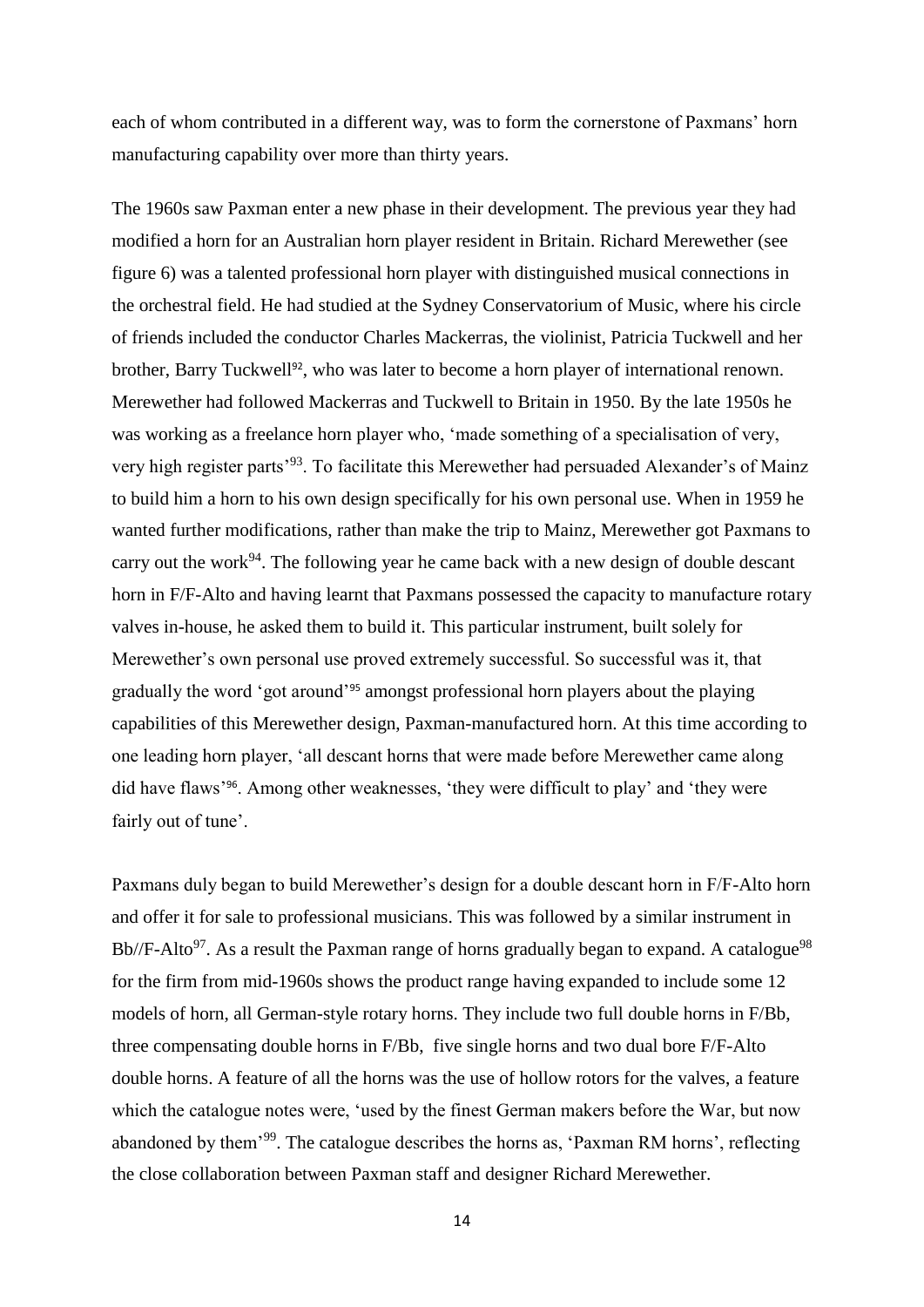As the design partnership between Merewether and Paxman flourished, a succession of new models followed. In 1967 Paxmans introduced a full triple horn in F/Bb/F alto, comprising three full sections of tubing. In 1968 a Merewether design double horn in Bb-Alto/Bb soprano appeared, enabling the modern horn player to cope with Baroque horn parts. Larkin<sup>100</sup> notes that a feature of this instrument was, 'a new control valve in which the windway diverges close to the mouthpiece before converging in a chamber with a larger tube diameter at the point where the tubing begins to expand into the bell'.

In 1971 Merewether was forced by ill health to retire from horn playing. This provided him with an opportunity to work for Paxmans full time. This gave added impetus to the Merewether/Paxman partnership with the decade of the 1970s regarded by many as its heyday. Paxmans continued to innovate by producing new horn models. A Paxman catalogue for  $1975^{101}$  reveals the product range had expanded dramatically with no less than 36 different models of horn now available. To their range what were described as 'virtuoso' horns featuring single, full double and compensating double horns were now added a variety of 'dual bore double descant horns', 'dual bore triple descant horns' and 'dual bore compensating triple descant horns'. With this extensive range of specially designed horns Paxmans were able to meet the varied needs of professional horn players. And the company was now producing more than 200 professional quality hand-built horns per year<sup>102</sup>. There was no longer sufficient space in the London workshop that formed part of the showroom. In 1972 the showroom relocated to Gerrard Street in Covent Garden in the heart of the West End. This move prompted the search for additional workshop premises. Since both Fred Leach and Ted Adams lived in  $Kent<sup>103</sup>$ , they suggested moving the production side of the business out of the capital to somewhere where appropriate industrial premises were available and rents were lower. A small factory unit was acquired on an industrial estate at Marden, near Maidstone. With greater space additional staff could be taken on, bringing the total employed in the workshop producing horns to eight $104$ . This growth presented new problems, in particular around sub-contracting of production activities. Robert Paxman was seen by colleagues as particularly astute in distinguishing, 'which stuff you do in-house and which stuff you outsource so that your time is used effectively<sup> $105$ </sup>. In practice, a large proportion of the work was retained in-house. From a company perspective, retaining control of production enabled the company to build horns of the highest quality, and horns produced at this time are looked back on as being, 'Really good quality, an almost totally British made horn ... [built by] people who were really proud of their work<sup>'106</sup>.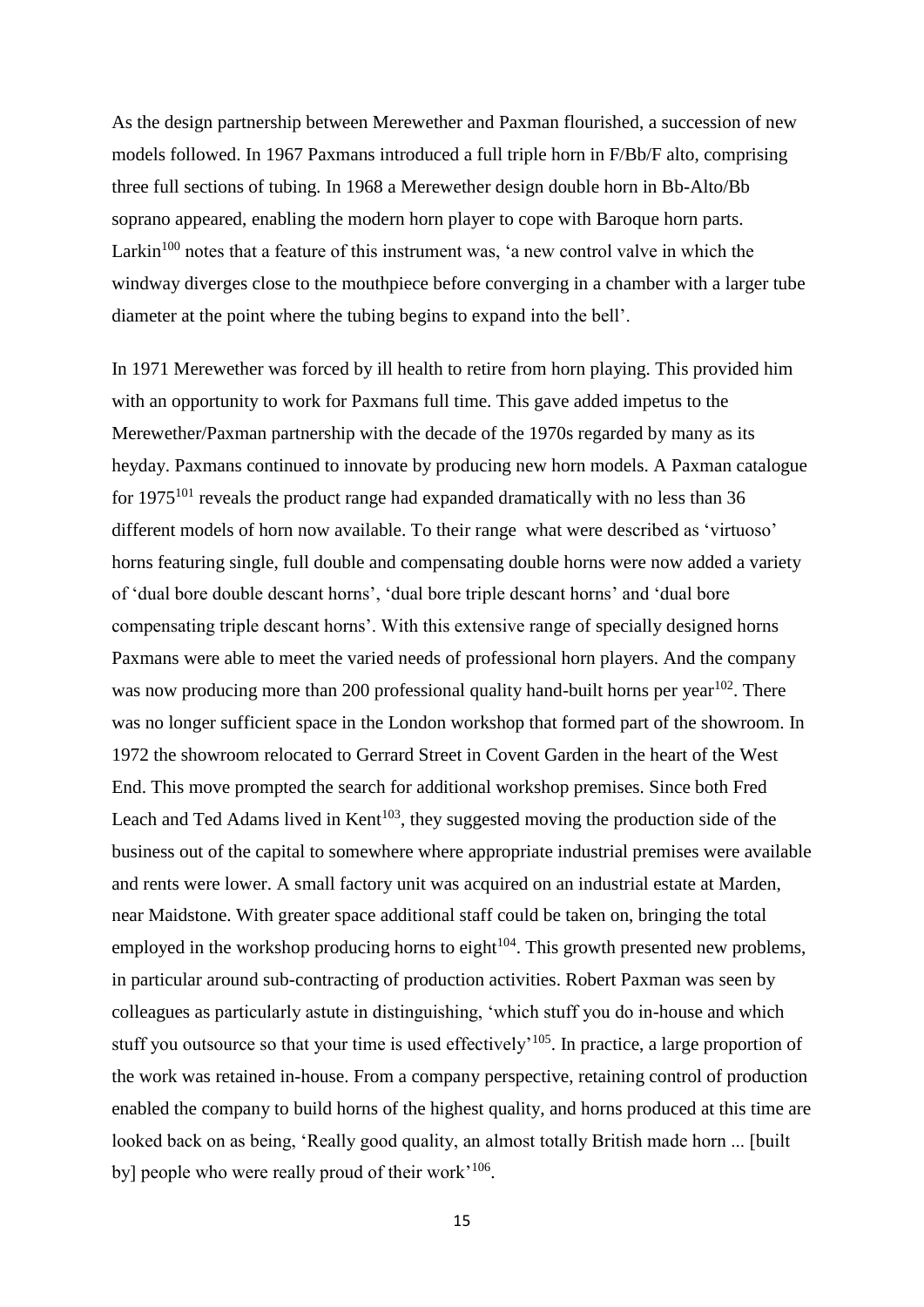During the course of the 1970s the innovative features and quality of workmanship of Paxmans' horns became more widely acknowledged by professional musicians:

'The word got about that Paxmans were making horns that were on a par with the German instruments and various London orchestras including the London Symphony Orchestra and the Royal Philharmonic ... were seen and heard to be playing Paxman horns'<sup>107</sup>

The company was now recognised as a manufacturer of 'excellent instruments'<sup>108</sup>. Its international reputation was also growing rapidly. At the start of the 1970s, Paxman horns were virtually unknown in other major markets<sup>109</sup>, but under sales manager Willi Watson, Paxmans began to target not merely leading horn players in Britain but those from other countries. One of their early successes came in 1975 when the German horn virtuoso Herman Baumann acquired a Paxman triple horn (see figure 6). Other internationally recognized horn players followed. The triple horn proved a particular success in the United States, helping to establish the company's reputation in North America for horns of the highest quality. Osmun Music, based in Amherst, Massachusetts first became agents for Paxman horns in 1978<sup>110</sup>.

By the early 1980s, in Richard Merewether's own account, the company had, 'built it up and up until most countries in the world now have a lot of our horns played by their leading players<sup>'111</sup>. Sadly the Merewether-Paxman design partnership came to an abrupt end with the death of Richard Merewether in 1985. By that time their collaboration had produced some 50 models, though this figure included many derivatives. However, this did not bring an end to innovation at Paxmans. One of the later developments, which Robert Paxman oversaw shortly before his own retirement in 1995, was the introduction of lightweight valves fitted with titanium rotors. By then, forty years of research and development had produced a range of instruments that put Paxman Bros at the forefront of the manufacture of French horns of the highest quality.

#### **Discussion and Conclusion**

When the wide bore German horn first appeared in Britain there were four incumbent brass instrument makers producing French horns. Of these the leading firm in the orchestral market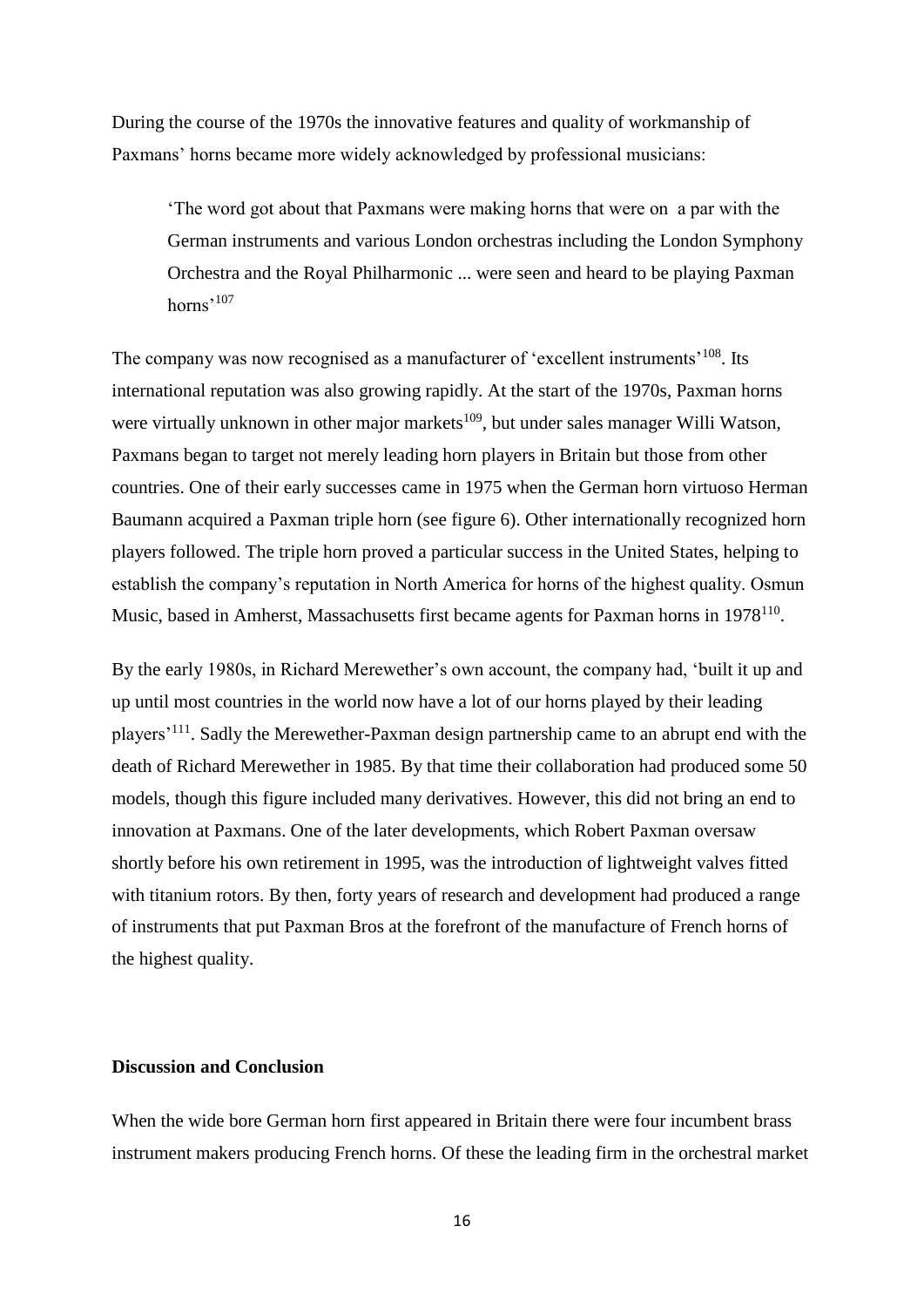was Hawkes & Son. Certainly its horns were used by the leading professional horn players of the day like Francis Bradley. By the time the wide bore German horn with rotary valves had really begun to make an impact in the early 1950s, the four had already been reduced to one. Boosey and Hawkes replicated the same recipes it had learned in the pre-war market, namely focusing on the big market segments like brass bands and school orchestras and an emphasis on cost reduction through the implementation of mass production. As a result they failed to build on their pioneering innovation of 1935. The same German horn first introduced in the 1930s continued in production in the 1950s and 1960s. Boosey and Hawkes failed to develop and extend their capabilities in design and manufacturing. Instead they outsourced the key technology of rotary valve manufacture in the 1960s. This led ultimately to outsourcing the production of the complete instrument in the early 1970s. The result was a lack of new models and a lack of innovation. This meant they failed to meet the needs of what had at one time been a modest market niche but one that grew substantially in the postwar era.

This was a classic example of Christensen's<sup>112</sup> disruptive innovation, where the introduction of a new technology leads to market disruption and the exit of some or all of the incumbent firms, largely because they continue to focus on the needs of their existing customers, ignoring customers on the fringe. In this case the existing customers were brass bands and school orchestras while the fringe customers were professional musicians playing in classical orchestras. It was left to a new entrant to meet the needs of this latter group through innovations that produced a new horns of the highest quality that were better able to meet their needs.

Just how the new entrant provides some valuable lessons in business development. Unlike the incumbents they specialized in a single instrument. Over a number of years they developed a range of craft skills, particularly in the field of valve machining and bell making that gave them valuable capabilities and a competitive advantage in producing high quality instruments. Perhaps most important of all however was their ability to combine horn design and manufacturing skills. This was an almost unique combination that enabled the firm to produce a steady succession of innovations that not only met the needs of an expanding community of professional horn players, but gave the firm an international reputation in the process thereby creating an internationally recognized brand<sup>113</sup>.

Perhaps surprisingly this is not an unusual pattern for the creative industries. During the course of the last 40 years a number of new entrants have emerged in musical instrument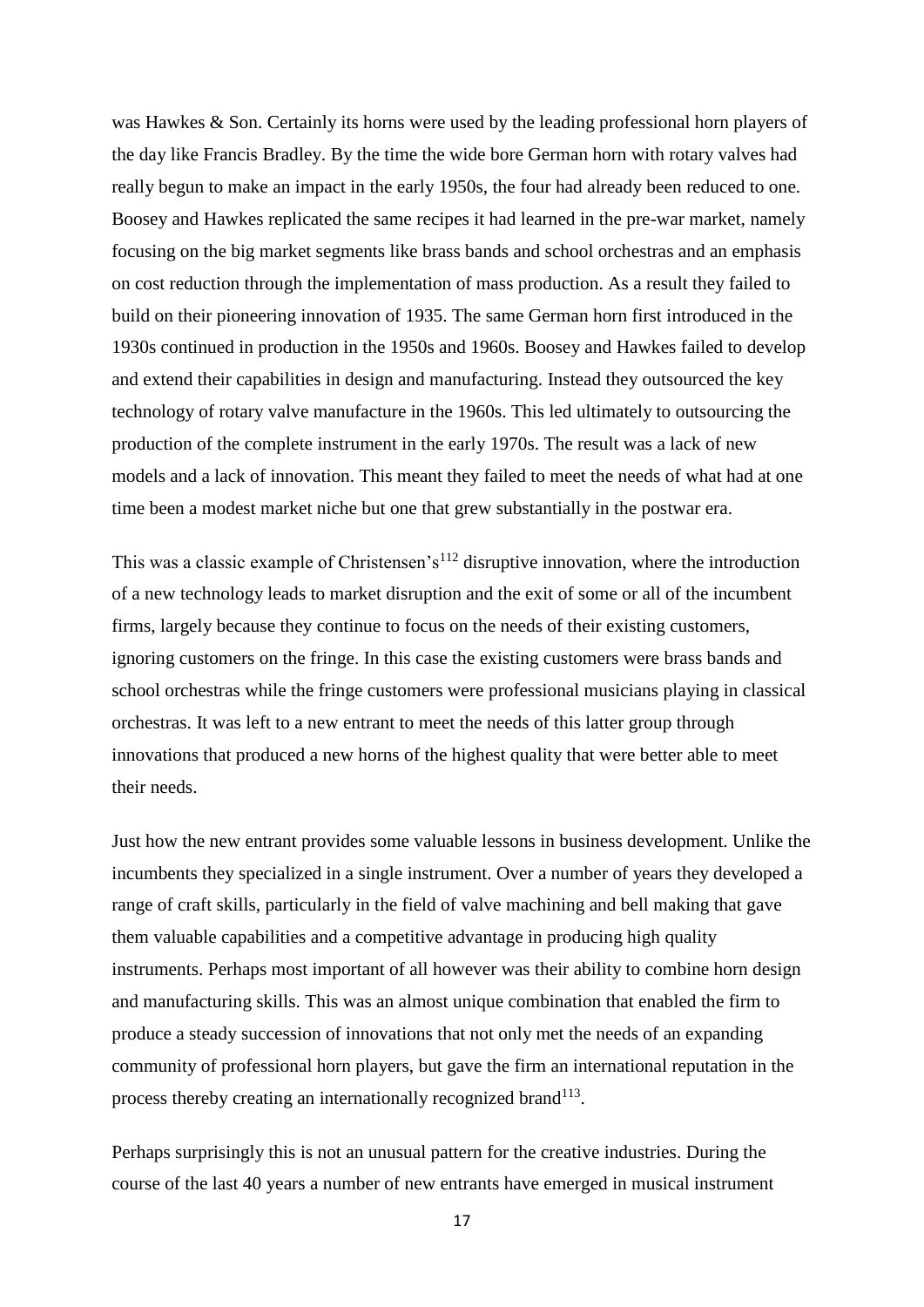manufacturing. A number of these are in the brass instrument field. They include several firms established by former employees of existing instrument makers. Notable examples in Britain are Rath Trombones and Smith-Watkins Trumpets. In both cases these are firms that specialize in a single instrument, producing very high quality markets aimed at professional musicians. Nor is this a purely British phenomenon. In Italy Paolo Fazioli set out in 1980 to design a piano that would sound superior to any other piano<sup>114</sup>. Like Paxmans, Fazioli relies on craft skills and design expertise. Producing only 140 instruments a year his hand-made products embody 'true craftsmanship' <sup>115</sup>and are firmly aimed at the top niche in the market rivalling the legendary Steinway brand.

#### **Acknowledgement**

The authors gratefully acknowledge the financial support given to this research by a research grant from the British Academy and the Leverhulme Trust (Small Research Grant SG130887).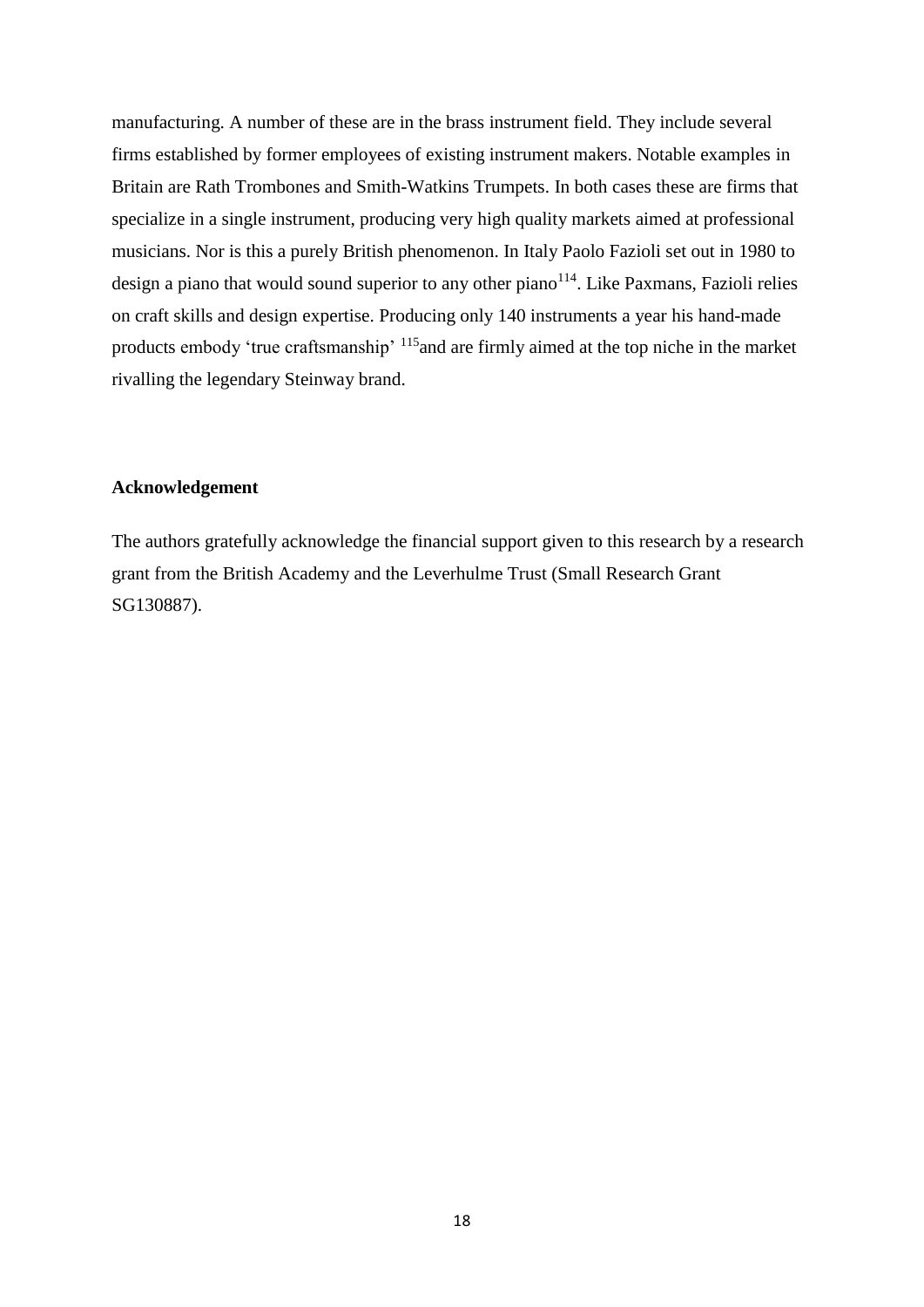## **Bibliography**

*Books*

Barclay, Robert. "Design, Technology and Manufacture before 1800". In *The Cambridge Companion to Brass Instruments,* Edited by Trevor Herbert and John Wallace. Cambridge: Cambridge University Press, 1997.

Christensen, Clayton M. *The Innovator's Dilemma: When New Technologies Cause Great Firms to Fail*, Boston. MA: Harvard Business School Press, 1997.

Christensen, Clayton M. and Michael E. Raynor. *The Innovator's Solution: Creating and Sustaining Successful Growth*, Boston, MA: Harvard Business School Press, 2003.

Cousins, Farquharson *On Playing the Horn*, 2<sup>nd</sup> edition, Stockport, Caron Publications, 1992.

Day, Timothy. *A Century of Recorded Music: Listening to Musical History,* New Haven, CT, Yale University Press, 2000.

Gamble, Stephen and William C. Lynch. *Dennis Brain: A Life in Music,* , Denton, TX: University of North Texas Press, 2008.

Larkin, Christopher. 'Paxman', in Laurence Libin, (ed.) *The Grove Dictionary of Musical Instruments*,  $2<sup>th</sup>$  edition, Oxford, Oxford University Press, 2014: 40.

Lucas, John. *Thomas Beecham: An Obsession with Music,* Woodbridge: The Boydell Press, 2008.

Merewether, Richard. *The Horn, The Horn,* London: Paxman Musical Instruments Ltd. 1978.

Montagu, Jeremy. Horns and Trumpets of the World: An Illustrative Guide, Lanham, MD: Rowman and Littlefield, 2014.

Morley-Pegge, Reginald. *The French Horn*, Ernest Benn, Tonbridge, 2<sup>nd</sup> edition, 1973.

Musicians' Union. *Members Handbook 1936*, London: Musicians' Union. 1936.

Pettitt, Stephen. Dennis Brain: A biography, London: Robert Hale, 1975.

Rees, Jasper*. I Found My Horn: One Man's Struggle with the Orchestra's Most Difficult Instrument,* London: Weidenfield and Nicholson, 2008.

Reid, Charles. *Thomas Beecham: An Independent Biography*, London: Victor Galloncz. 1962

Rose, Algernon S. *Talks with Bandsmen*, Tony Bingham, London. 1895. Reprinted 1995.

Rusbridger, Alan. *Play It Again: An Amateur Against The Impossible*, London: Vintage. 2014

Tuckwell, Barry. *Horn,* London: Macdonald. 1983.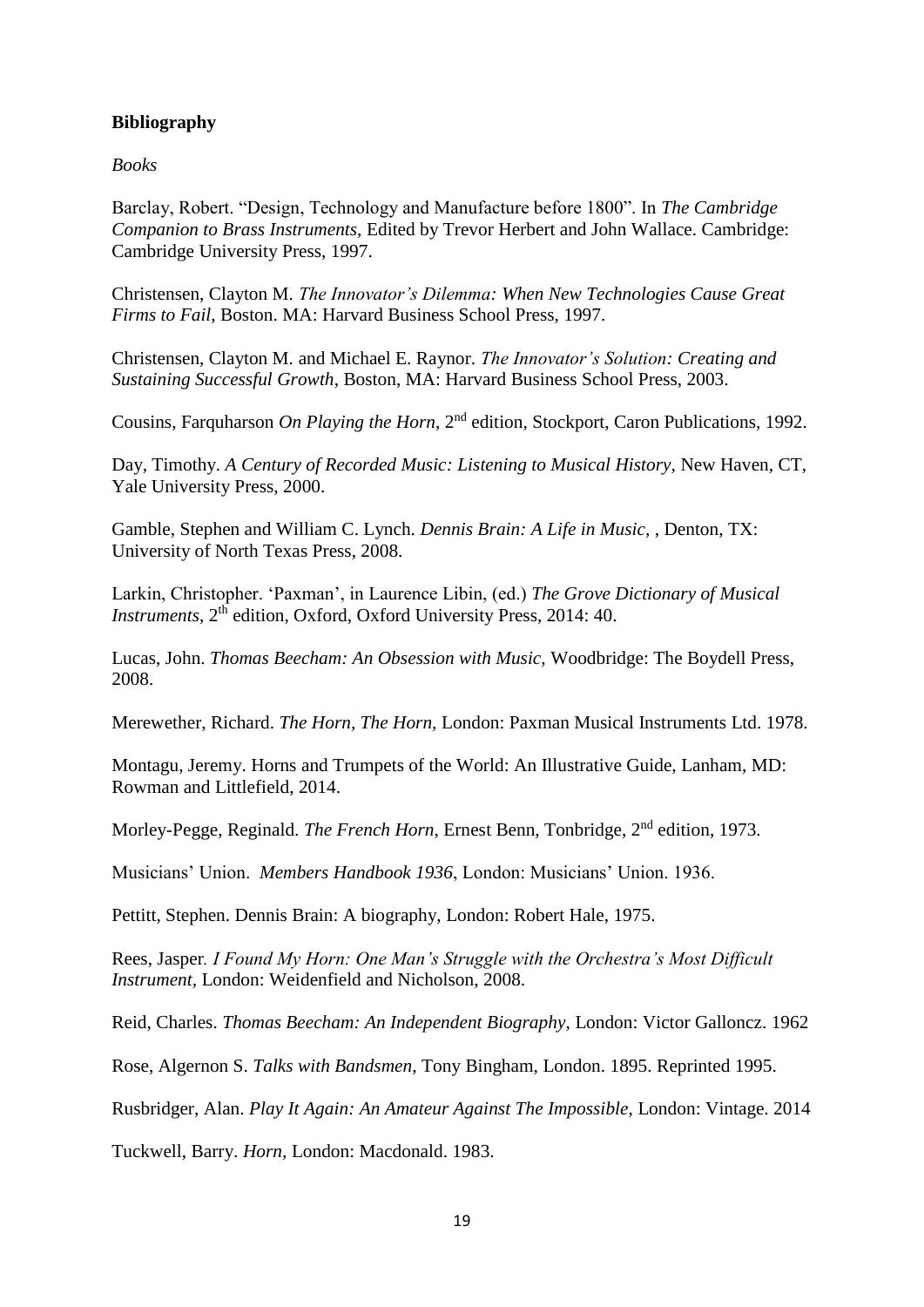## *Articles and Chapters*

Blundel, Richard. ''Little Ships': the co-evolution of technological capability and industrial dynamics in competing innovation networks', *Industry and Innovation*, 13, No.3, (2006): 313-334.

Bower, Joseph F. and Clayton M. Christensen. 'Disruptive Technologies: Catching the Wave', *Harvard Business Review*, January-February, (1995): 43-53.

Brain, Aubrey. 'The German Horn: A Comparison', Monthly Musical Record, 61, No.727, (1931): 195.

De Keyser, Ignace. 'The Paradigm of Industrial Thinking in Brass Instrument Making during the Nineteenth Century', *Historic Brass Society Journal,*15 (2003): 233-258.

Hembd, Bruce. 'Thoughts on 'Quality' and an Overview of Trusted Brands in French Horns', *Horn Matters*, (2011). Available at: http://hornmatters.com/2011/11/thoughts-on-quality-andan-overview-of-trusted-brands-in-french-horns/

Humphries, John. 'W. Brown and Sons: A Nearly Forgotten Name in British Brass Making'*, Historic Brass Society Journal*, 18, 2006: 1-15.

Kampen, Paul. 'Obituary: Ifor James', The Guardian, 29<sup>th</sup> March 2005. Available at: : http://www.theguardian.com/news/2005/mar/29/guardianobituaries.artsobituaries2.

Markides, Constantinos. 'Disruptive Innovation: In Need of a Better Theory?' *Journal of Product Innovation Management,* 23, (2006): 19-25.

Mathez, Jeremy. 'Paxman Bros Ltd: The force of destiny', *Brass Bulletin,* 108, 1999: 72-78.

Myers, Arnold. 'Instruments and Instrumentation in British Brass Bands', in Trevor Herbert (ed.) *Bands: The British Brass Movement in the 19th and 20th Centuries*, Milton Keynes: Open University Press, 1991: 168-195.

Myers, Arnold. 'Design, technology and manufacture since 1800', in Trevor Herbert and John Wallace (eds.) *The Cambridge Companion to Brass Instruments*, Cambridge: Cambridge University Press, 1991: 115-130.

Myers, Arnold. "Brasswind Innovation and Output of Boosey & Co. in the Blaikley Era", *Historic Brass Society Journal*, 14 (2002): 391-423.

Schmidt, Glenn M. and Cheryl T. Druehl 'When is a Disruptive Innovation Disruptive?' ' *Journal of Product Innovation Management,* 25, (2008): 347-369.

Smith, David J. and Blundel Richard K. 'Improvisation and entrepreneurial bricolage versus rationalization: A case-based analysis of contrasting responses to economic stability in the UK brass musical instruments industry', *Journal of General Management,* 40, No. 1, (2014): 53-78.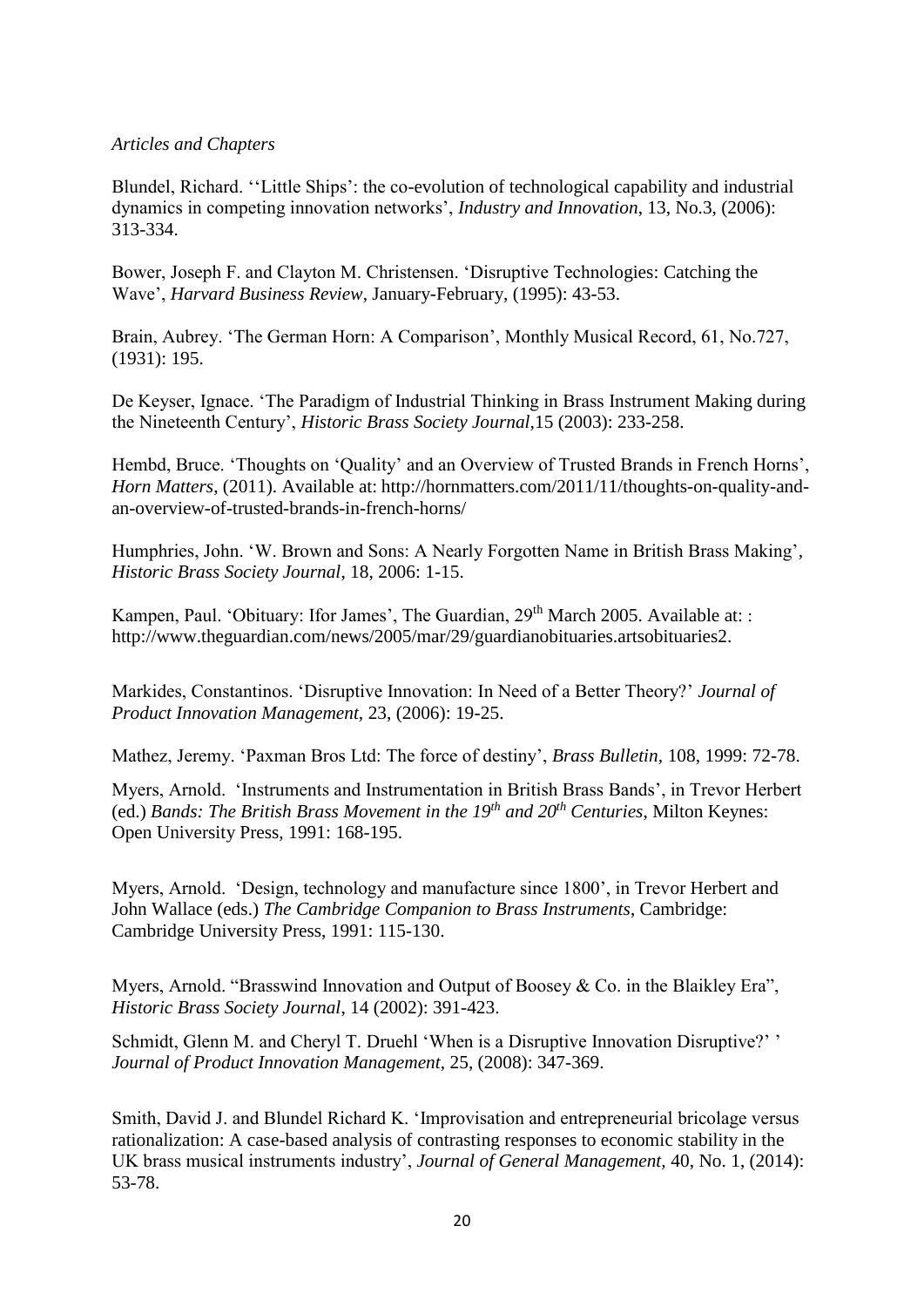The Economist. 'Piano nobile', 7<sup>th</sup> May 2016: 76-77.

Watson, Catherine. 'An Interview with Richard Merewether' *The Horn Call: The Journal of the International Horn Society*, 15, No.1, (1985): 87-89.

Wyse, Pascal. 'Test your strength', *The Guardian*, 26<sup>th</sup> January 2007. Available at: http://www.theguardian.com/music/2007/jan/26/classicalmusicand opera

Yu, Dan. and Chang.C. Hang, 'A Reflective Review of Disruptive Innovation Theory', *International Journal of Management Reviews*, 12, (2010): 435-452.

*Official Publications, Archives and Unpublished Sources*

Boosey and Hawkes Archive, Horniman Museum, London.

The Morley-Pegge papers, Bate Collection, Oxford University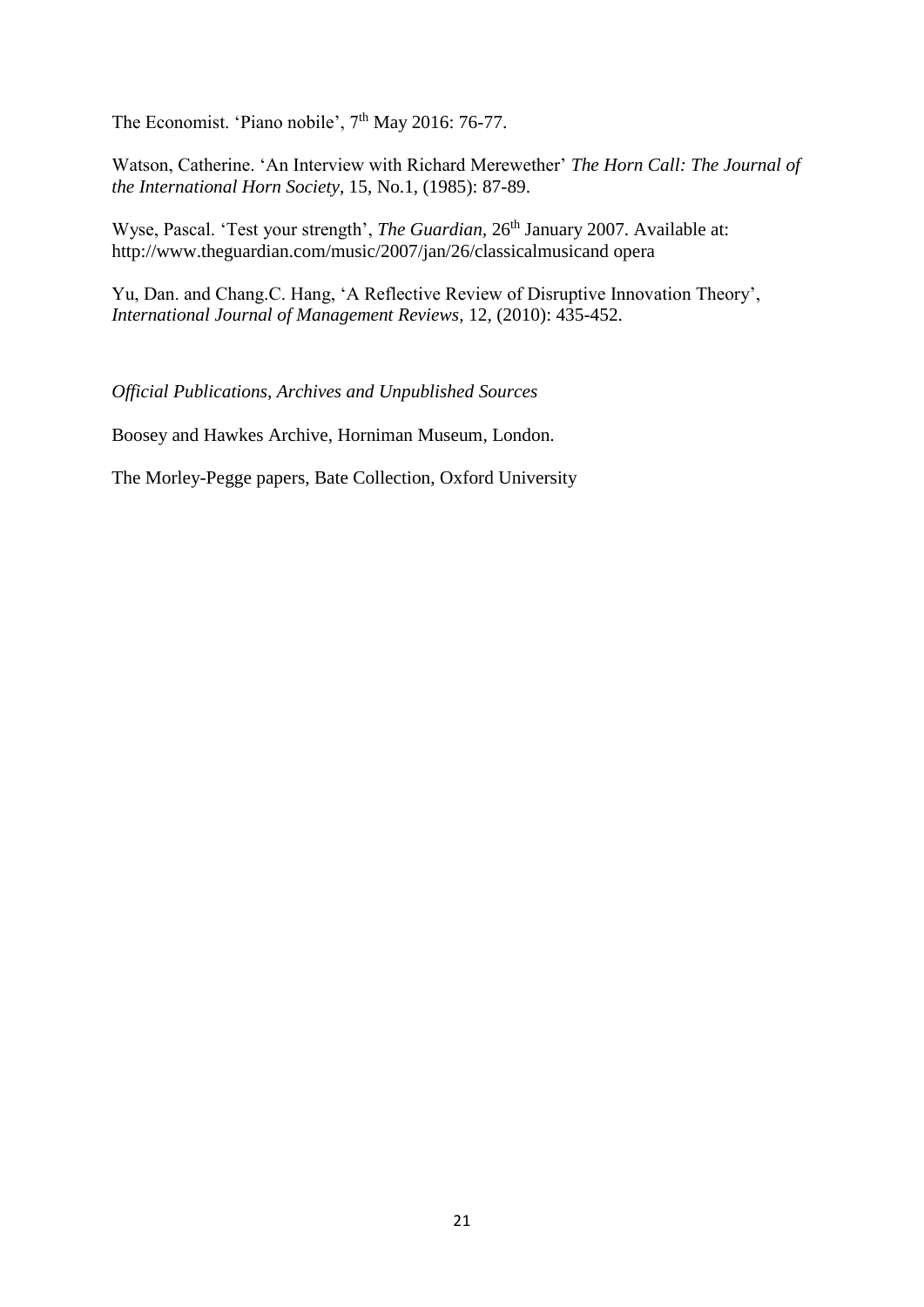| Date | Firm                  | Location                     | Employees | Output   |
|------|-----------------------|------------------------------|-----------|----------|
|      |                       |                              |           | (weekly) |
| 1890 | F.Besson & Co.        | Euston Road, London          | 131       | 100      |
| 1895 | Hawkes & Son          | Denman St, Piccadily Circus, | 100       | n/a      |
|      |                       | London                       |           |          |
| 1890 | Boosey & Co.          | Stanhope Place, Marble Arch, | 100       | n/a      |
|      |                       | London                       |           |          |
| 1892 | J Higham              | Manchester                   | 70-90     | n/a      |
| 1889 | <b>Salvation Army</b> | <b>St Albans</b>             | n/a       | 16       |

## **Table 1 Larger Brass Manufacturers circa 1900**

Source: Myers (1991: p185)

### **Table 2 Boosey & Co: horn production 1920-29**

| <b>Model</b> | <b>Military</b><br>horn | <b>Orchestral</b><br>horn | <b>Total</b> |
|--------------|-------------------------|---------------------------|--------------|
| Year         | <b>A41 (Eb)</b>         | <b>A40 (Eb)</b>           |              |
| 1920         | 12                      | 27                        | 39           |
| 1921         | 46                      | 25                        | 71           |
| 1922         | 39                      | 11                        | 50           |
| 1923         | 42                      | 19                        | 61           |
| 1924         | $\theta$                | 36 <sup>a</sup>           | 36           |
| 1925         | 49                      | 16                        | 65           |
| 1926         | 30                      | $\Omega$                  | 30           |
| 1927         | 30                      | 16                        | 46           |
| 1928         | 36                      | 10                        | 46           |
| 1929         | 24                      | 15                        | 39           |
| Total        | 308                     | 175                       | 483          |

Source: Boosey and Hawkes archive,

<sup>a</sup> includes 6 model 42 (F  $\&$  Eb) horns Source: Boosey & Hawkes archive, A227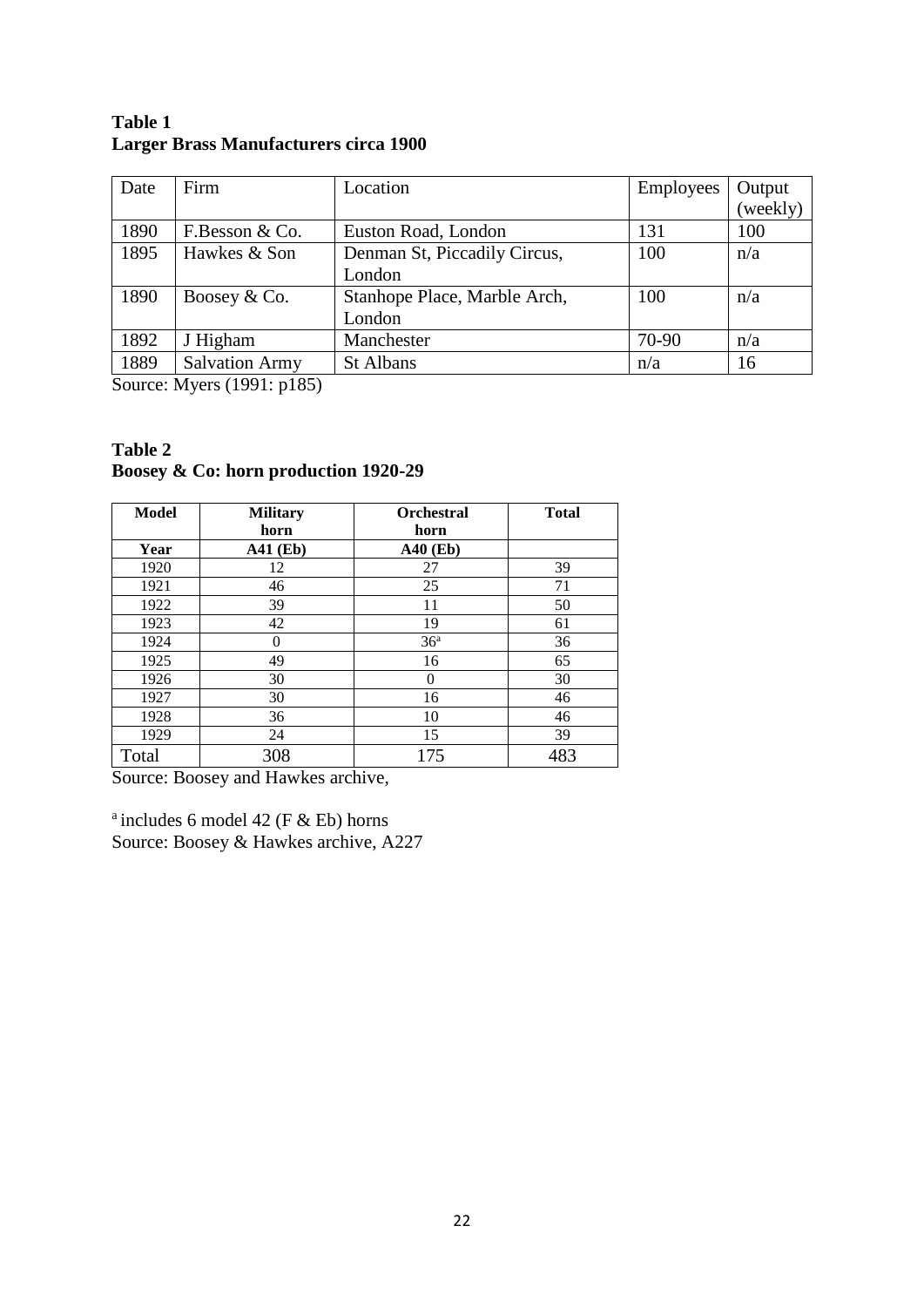| <b>Model</b>      | <b>Military</b><br>horn | Orchestral/<br><b>Professional</b> | <b>Total</b> |
|-------------------|-------------------------|------------------------------------|--------------|
|                   | A41/ H&S No.2           | horn<br>A40/H&S No.1               |              |
| Year              |                         |                                    |              |
| 1930              | 30                      | 8                                  | 38           |
| 1931              | 24                      | 8                                  | 32           |
| 1932              | 6                       | $\overline{2}$                     | 8            |
| 1933 <sup>a</sup> | 11                      | 9                                  | 20           |
| 1934 <sup>b</sup> | 62                      | 15                                 | 77           |
| 1935              | 22                      | 77c                                | 99           |
| 1936              | 31                      | 59                                 | 90           |
| 1937              | 28                      | 35                                 | 63           |
| 1938              | 13                      | 49                                 | 62           |
| 1939              | 12                      | 27                                 | 39           |
| Total             | 239                     | 289                                | 528          |
|                   |                         |                                    |              |

## **Table 3 Boosey & Co: horn production 1930-39**

Source: Boosey and Hawkes archive,

a 1933 Boosey & Co's *A40 Orchestral horn* is replaced by Hawkes & Son's *Professional Raoux model* (designated No.H1 model).

b 1934 Boosey & Co's *A41 military horn* begins to be replaced by Hawkes & Son's *Military and orchestral No.H2 model* now designated B4047.

c this includes 44 horns styled as 'German horns'.

### **Table 4**

# **Boosey & Hawkes production of orchestral horns 1935-39**

| Year  | French horn | Gerrman | Total |
|-------|-------------|---------|-------|
|       |             | horn    |       |
| 1935  | 59          | 18      | 77    |
| 1936  | 42          | 17      | 59    |
| 1937  | 32          |         | 35    |
| 1938  | 49          |         | 49    |
| 1939  | 27          |         | 27    |
| Total | 209         | 38      | 247   |

Source: Boosey and Hawkes archive,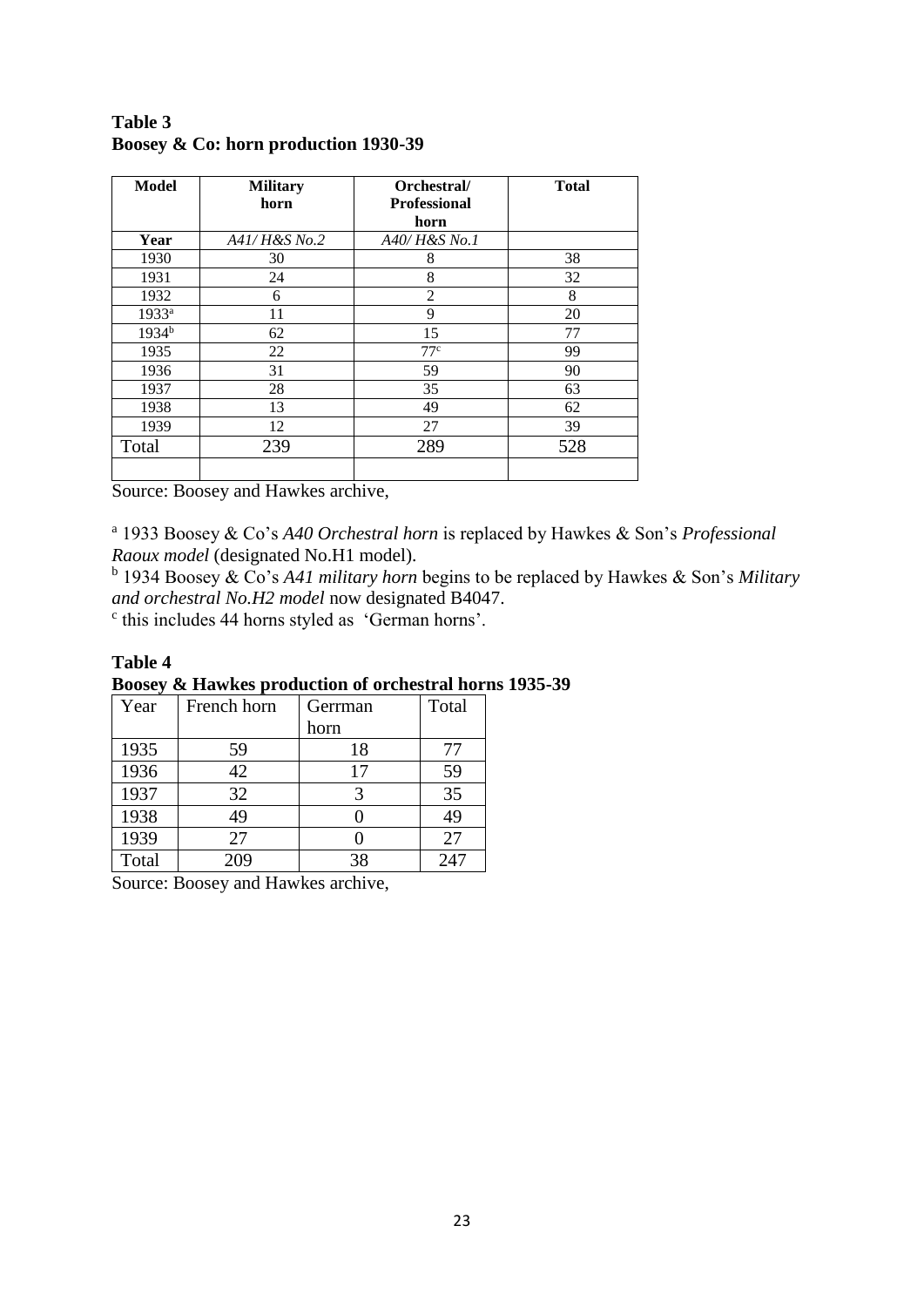|      | we get of <i>Druss mon</i> union <i>manch</i> s |                       |                           |                           |
|------|-------------------------------------------------|-----------------------|---------------------------|---------------------------|
| Date | Acquirer                                        | Acquired              | Products                  | Changes in activity       |
| 1917 | Boosey & Co.                                    | J R Lafleur & Son     | Manufacturer &            | n/a                       |
|      |                                                 |                       | importer                  |                           |
| 1925 | F. Besson & Co.                                 | Quilter               | Not known                 | n/a                       |
| 1930 | Boosey & Co.                                    | Hawkes & Son          | <b>Brass manufacturer</b> | Marble Arch plant closed  |
|      |                                                 |                       |                           | & transferred to Edgware  |
| 1930 | Mayers & Harrison                               | J Higham              | <b>Brass Manufacturer</b> | Plant closed/production   |
|      |                                                 |                       |                           | ceased                    |
| 1940 | F. Besson & Co.                                 | Wheatstone & Co       | Instrument                | Manufacturing             |
|      |                                                 |                       | manufacturer              | transferred               |
| 1941 | Boosey & Hawkes                                 | Rudall Carte & Co     | Flute & Brass             | Plant closed 1939 &       |
|      | Ltd                                             |                       | manufacturer              | production transferred to |
|      |                                                 |                       |                           | Edgware                   |
| 1948 | Boosey & Hawkes                                 | F. Besson & Co.       | Brass manufacturer        | Plant closed &            |
|      | Ltd                                             |                       |                           | production transferred to |
|      |                                                 |                       |                           | Edgware                   |
| 1970 | Boosey & Hawkes                                 | <b>Salvation Army</b> | <b>Brass manufacturer</b> | Plant closed &            |
|      | Ltd                                             | <b>Brass factory</b>  |                           | production transferred to |
|      |                                                 |                       |                           | Edgware                   |

## **Table 5 Mergers of Brass Instrument Makers**

# **Table 6**

# **Boosey & Hawkes production of orchestral horns 1945-54**

| Tear  | French horn | German horn  | Total |
|-------|-------------|--------------|-------|
| 1945  | 15          | 0            | 15    |
| 1946  | 4           | 0            | 4     |
| 1947  | 28          | $\mathbf{0}$ | 28    |
| 1948  | 3           | 18           | 21    |
| 1949  | 18          | 18           | 36    |
| 1950  | 17          | 30           | 47    |
| 1951  | 39          | 18           | 57    |
| 1952  | 19          | 8            | 27    |
| 1953  | 18          | 34           | 52    |
| 1954  | 30          | 29           | 59    |
| Total | 191         | 155          | 346   |
|       |             |              |       |

Source: Boosey and Hawkes archive,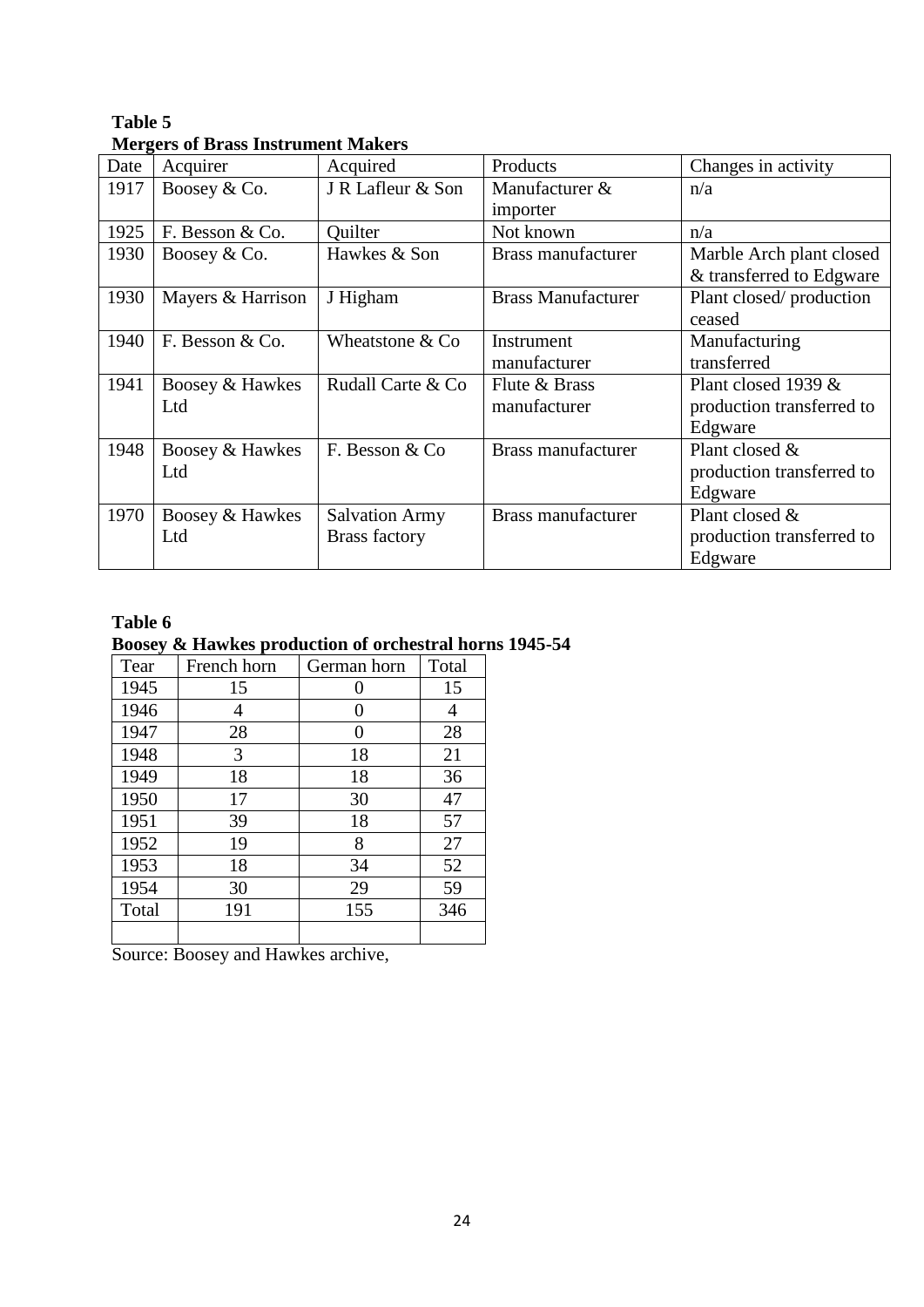## **Figure 1 French horn catalogue of Hawkes & Son, circa. 1930**



Source: Morley-Pegge papers, RMP 2/6/21

# **Figure 2 British horn players of the 1920s**



Source: Morley-Pegge papers, RMP 2/6/21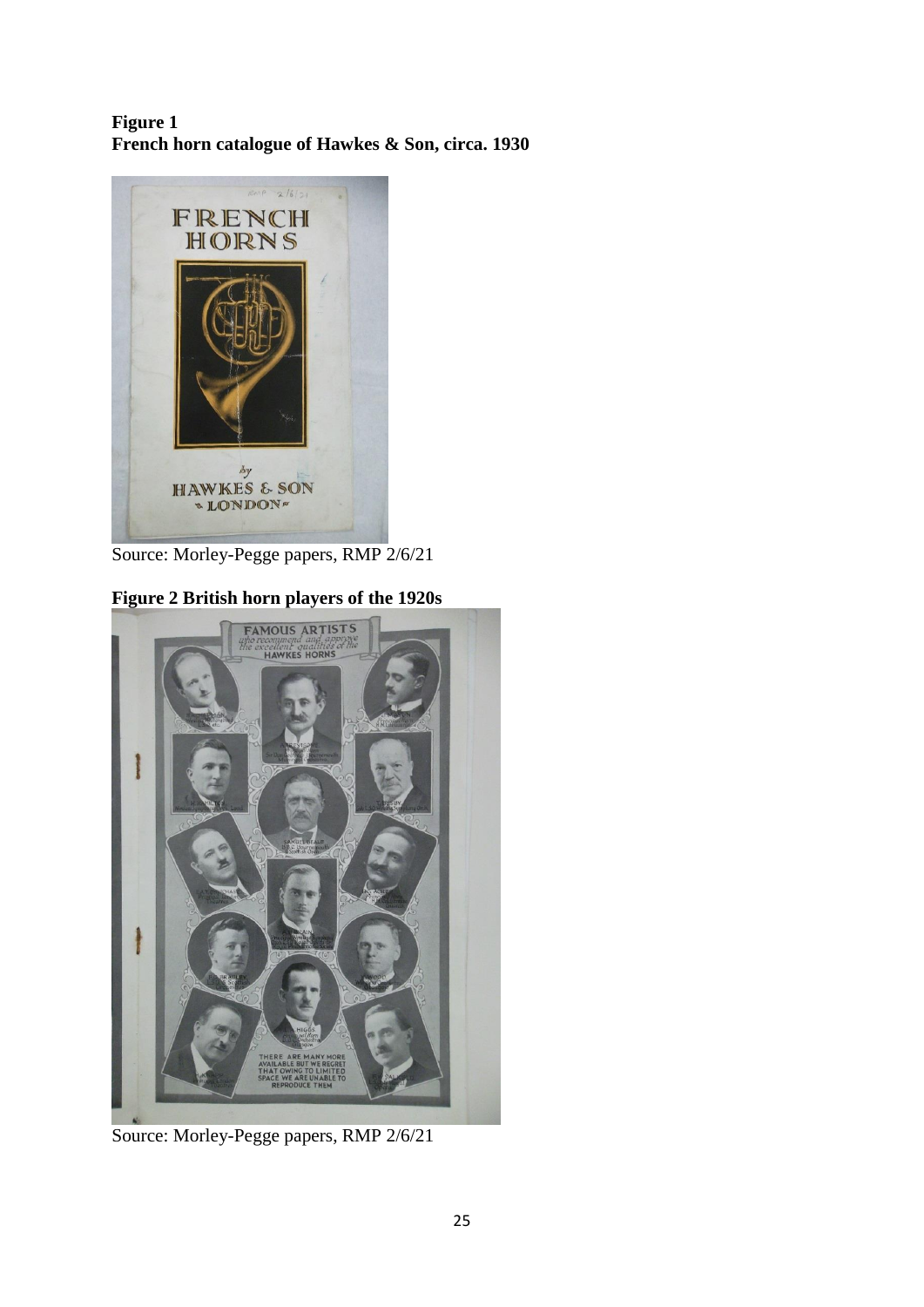**Figure 3 Boosey & Hawkes German horn circa 1935 (horn on the left)**



Boosey & Hawkes archive, DSCO 3472, p95

# **Figure 4**

**Boosey & Hawkes brass instrument production during World War Two**



Source: Boosey & Hawkes archive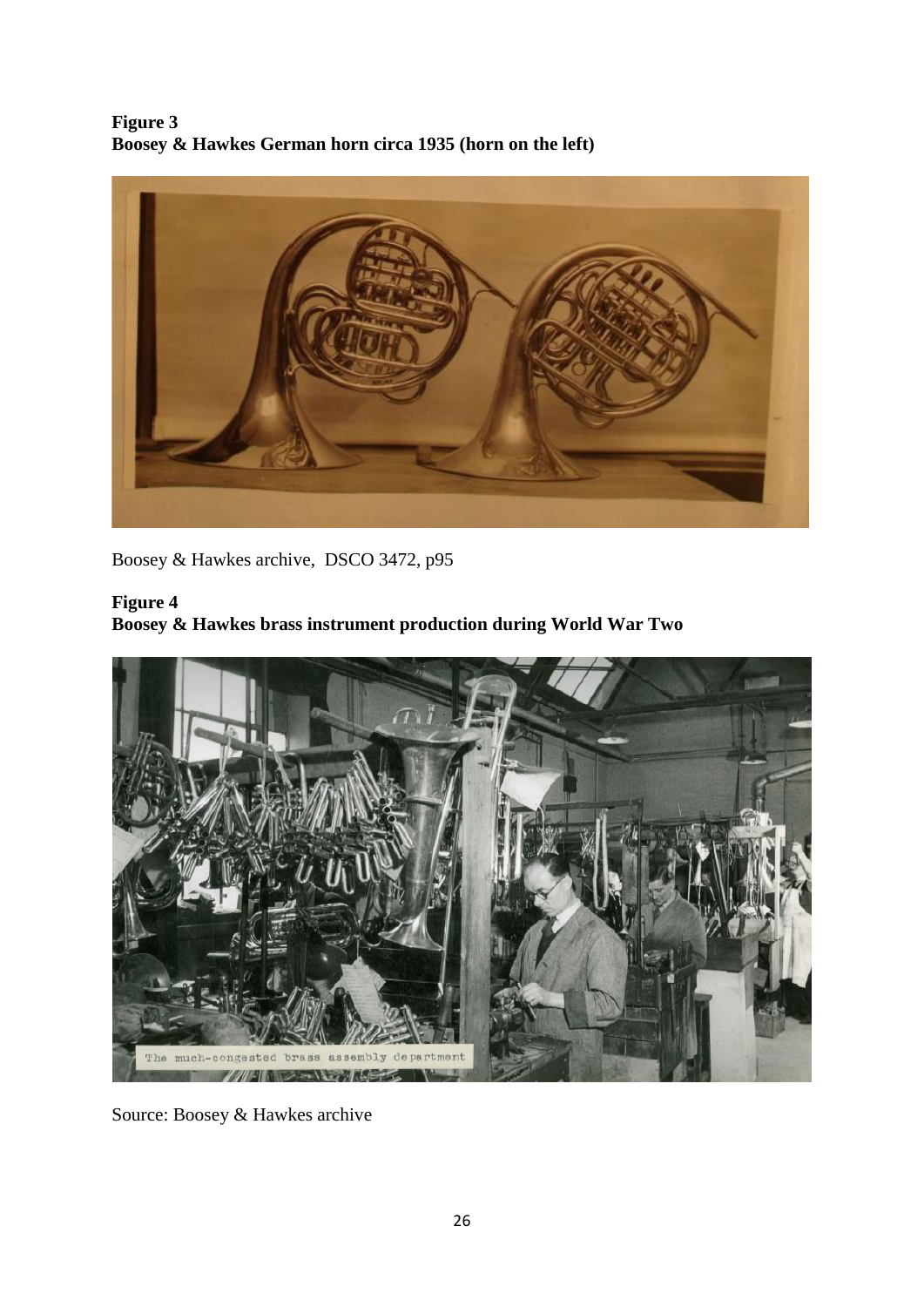## **Figure 5 Advertisement in Musicians Union handbook, 1936.**

# FRENCH HORN

Members are Forbidden to Employ or Offer Engagements to Non-Union Musicians

Barnes, A. P., 42 De Verr Gulas, liford, Essex, (Tele.: Valentine 2098.)<br>Barrow, R. H., J Aberdeen Ave., Toronto, Canada.<br>Basten, Robt.<br>Bradley, E., "Brierley," Preston Rd., Nr. Rartow. (Tale.: Arnold 4073.)

### PAXMAN BROS. LTD.

#### 158 SHAFTESBURY AVENUE, W.C.

**First Class Repairs** 

Thome: Temple Bar 1005

#### FRENCH HORN (Continued)

FRENCH HOMN (Continues)<br>Bradhy, F. 13 Eversiey Ave., Wembley Park, Mdx. (Tele.: Arnold<br>4015./ The and Distributed Distributed November 3.15.14 (Tele.) Branchy, F., 32 Eversier Ave., weinzier Faix, Jak. (1942), Estate<br>Branchy H., 22 Richmond Park Rd., Zast Sheen, 5.W.14. (Tele.:<br>Branchote, C. V., Lautiston, Hawks Riff Close, Leatheritead, Surrey.<br>The Close (1986).<br>Treath Button, S. A., 57 Rayleigh Rd., Wimbledon, S.W.19. (Tels.: Liberty 1971.)

Source: Musicians' Union (1936)

### **Figure 6 1 st International Brass Congress at Montreux, 1976**

Willi Watson, Richard Merewether, Herman Baumann and Robert Paxman (left to right)



Source: Willi Watson – personal communication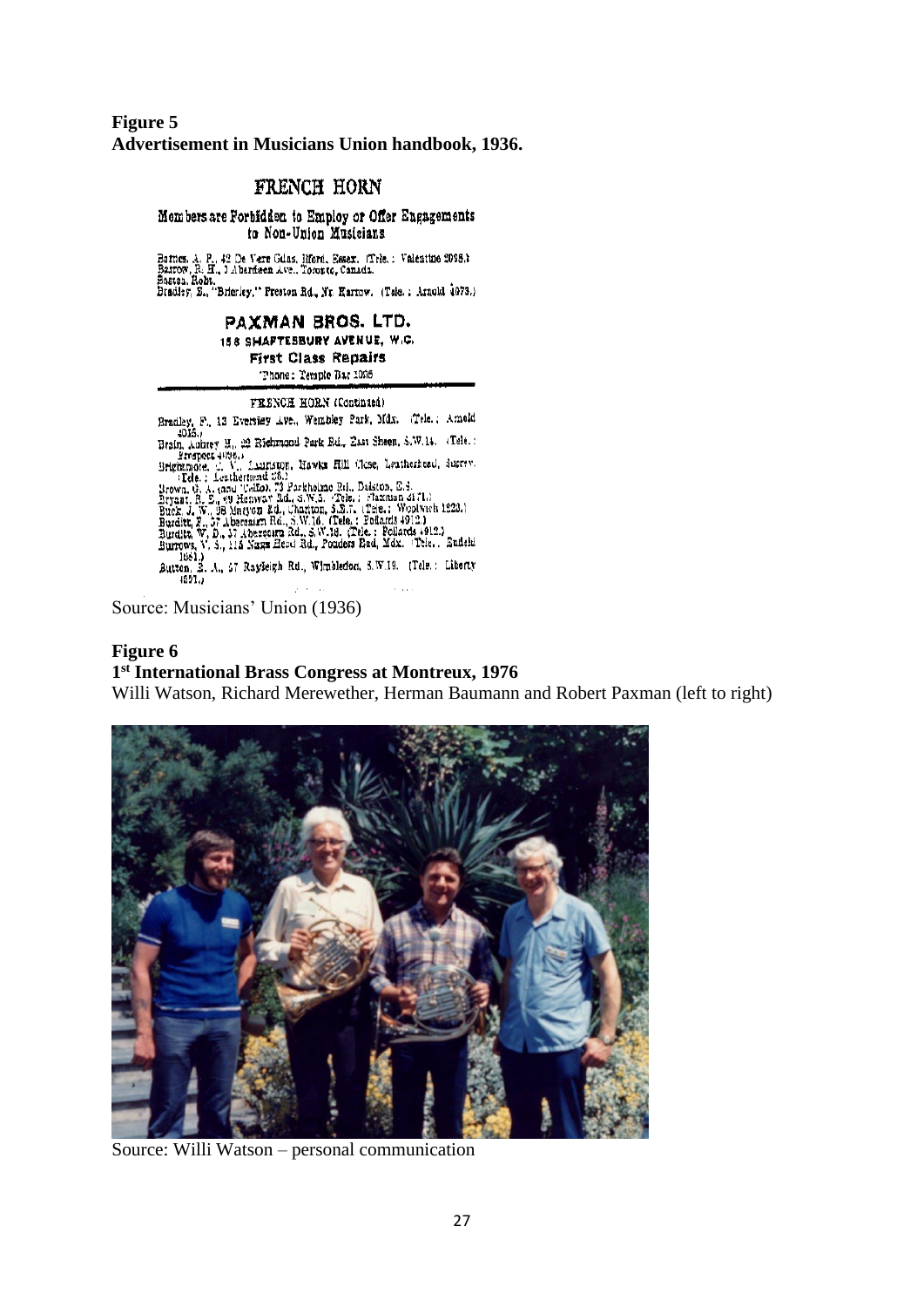- Markides, 'Disruptive Innovation: In Need of a Better Theory?' 19.
- Christensen and Raynor, *The Innovator's Solution*.
- Bower and Christensen, 'Disruptive Technologies: Catching the Wave'
- Tuckwell, *Horn,* 142.
- *Ibid,* 143.
- Montagu, *Horns and Trumpets of the World*, 138
- Cousins, *On Playing the Horn*, 60.
- <sup>14</sup> Brain, 'The German Horn: A Comparison', 195.
- Horniman Musuem, *Winds of Change* exhibition
- Forsyth, *Orchestration*.
- Horniman Musuem, *Winds of Change* exhibition
- Pettitt, *Dennis Brain: A biography,* 49.
- Wyse, 'Test your strength'*.*
- <sup>20</sup> Morley-Pegge papers, RMP2/6/21, Bate collection, Oxford University.
- <sup>21</sup> Morley-Pegge papers, RMP2/6/21, Bate collection, Oxford University.
- Interview with Bradley Strauchen-Scherer,  $5<sup>th</sup>$  October 2015.
- <sup>23</sup> Bate collection, Morley-Pegge papers, RMP 2/6/21, Bate collection, Oxford University.
- Morley-Pegge, *The French Horn*, 43.
- Rose, *Talks with Bandsmen*, xxx
- Humphries, W. Brown & Sons, 3
- Morley-Pegge, *The French Horn*, 51.
- Morley-Pegge, *The French Horn*,169.
- Montagu, *Horns and Trumpets of the World*, 138.
- <sup>30</sup> Whyse ???? The Guardian??
- Morley-Pegge, *The French Horn*, 43.
- Day, *A Century of Recorded Music*, 88.
- Horniman Museum, *Winds of Change* exhibition.
- Montagu, *Horns and Trumpets of the World*, 138.
- Lucas, *Thomas Beecham,* 210.
- Reid, *Thomas Beecham*, 204
- Pettitt, *Dennis Brain: A biography,* 48.

*Ibid,* 49.

- Interview with Jeremy Montagu,  $11<sup>th</sup>$  September 2015
- Day, *A Century of Recorded Music*, 16
- *Ibid*, 78
- Lucas, *Thomas Beecham*, 209.
- <sup>43</sup> Interview with Jeremy Montagu,  $11<sup>th</sup>$  September 2015.
- Lucas, *Thomas Beecham*, 210.
- <sup>45</sup> Interview with Bradley Strauchen-Scherer, 5<sup>th</sup> October 2015.
- $^{46}$  Interview with Jeremy Montagu,  $11<sup>th</sup>$  September 2015.
- Interview with Jeremy Montagu,  $11<sup>th</sup>$  September 2015.
- Kampen, 'Ifor James'.

Christensen, *The Innovator's Dilemma*, xv.

<sup>&</sup>lt;sup>2</sup> Yu and Hang, 'A Reflective Review of Disruptive Innovation Theory', 436

<sup>&</sup>lt;sup>3</sup> Schmidt and Druehl, 'When Is a Disruptive Innovation Disruptive?' 347.

*Ibid*, 347,

Christensen, *The Innovator's Dilemma*, xv.

Yu and Hang, 'A Reflective Review of Disruptive Innovation Theory'.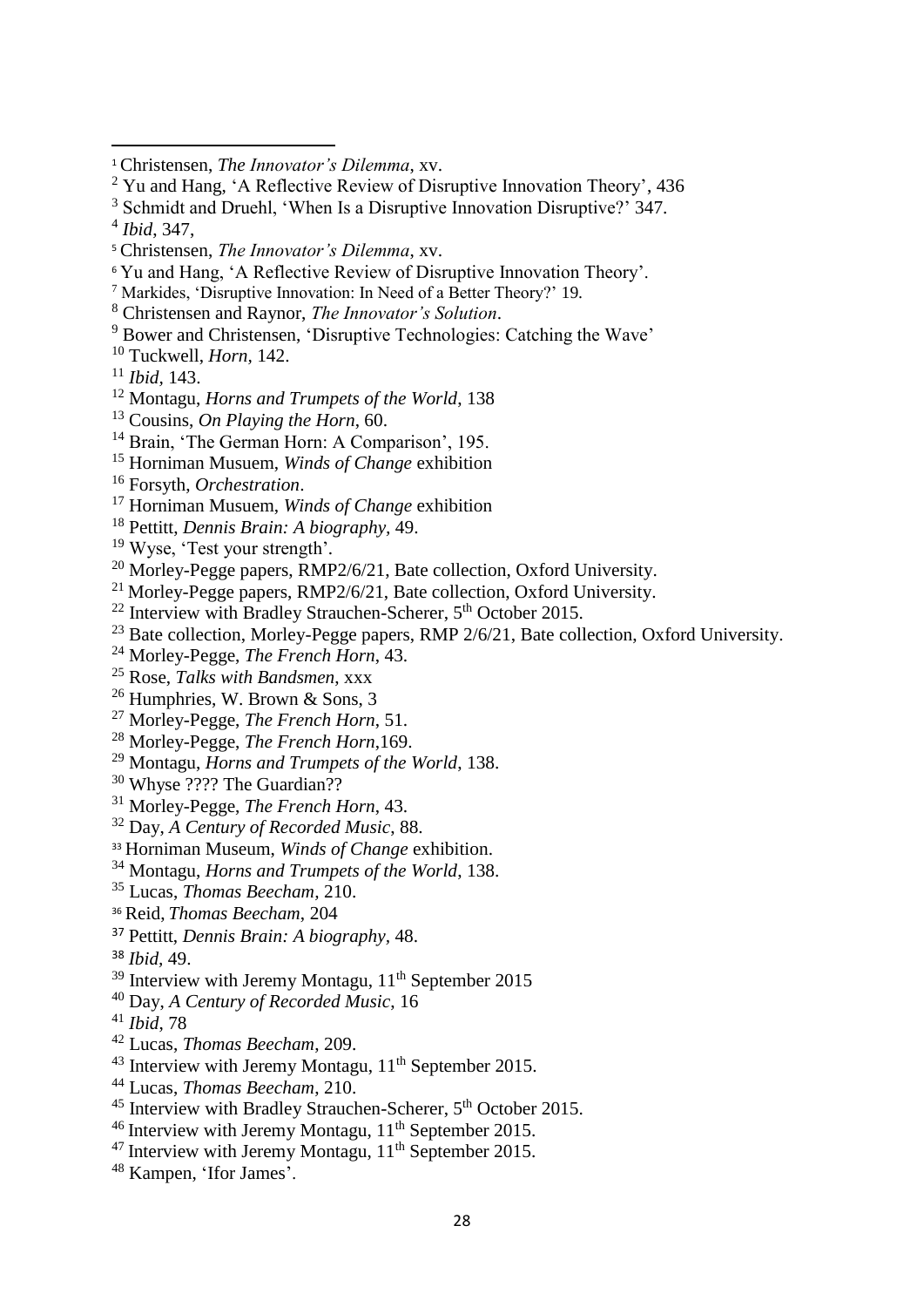Instrument book A227/062, Boosey and Hawkes archive.

*Ibid*, 58.

Myers, 'Design, Technology and Manufacture after 1800', 117.

Myers, 'Brasswind Manufacturing at Boosey &Hawkes', 61.

Interview with Jeffery Emerson,  $23<sup>rd</sup>$  May 2016.

Wyse, 'Test your strength'.

*Ibid.*

*Ibid.*

- Rees*, I Found My Horn*, 133.
- <sup>63</sup>Information provided by Tom Fisher.
- Rees, *I Found My Horn*, 105.
- <sup>65</sup> Interview with Jeffery Emerson, 23<sup>rd</sup> May 2016.
- Wyse, 'test your strength'.
- Mathez, 'Paxman Bros Ltd',72.

*Ibid*, 75.

Smith and Blundel, 'Improvisation and bricolage versus rationalisation'.

<sup>70</sup> Interview with Robert Paxman,  $12<sup>th</sup>$  February 2010.

Larkin, 'Paxman', 40.

Gamble and Lynch*, Dennis Brain: A Life in Music*, 191.

<sup>73</sup> For example, artisanal small boat-building was largely displaced by new manufacturing techniques in the postwar period, a product of skills shortages combined with restricted access to traditional materials, Blundel, *Little Ships,* 318-320

<sup>74</sup> Interview with Robert Paxman,  $12<sup>th</sup>$  February 2010

Mathez, *PAXMAN Bros Ltd,* 74

<sup>76</sup> At the turn of the century the noted cornet maker William Brown employed a staff of five in his workshop in Kennington. Rose, *Talks with Bandsmen*, 189

De Keyser, 'The Paradigm of Industrial Thinking', 233

Merewether, *The Horn, The Horn*, 17

Barclay, *Design, Technology and Manufacture*, 32.

Merewether, *The Horn, The Horn*, 17.

Barclay, *Design, Technology and Manufacture*, 34.

Interview with Robert Paxman,  $12<sup>th</sup>$  February 2010.

<sup>83</sup> Horns produced in Britain and France used conventional piston valves but a particular feature of German horns was that they used larger bore rotary valves. Rotary valves had been patented by Josef Reidl in the mid-19th century. To create them, entry and exit ports are brazed into an outer casing, within which an inner rotor rotates to direct the passage of air. It is critical to obtain an airtight seal, with clearances between rotor and casing of no more than 0.025mm all round. Hence the rotor, which was machined from a solid bar on the early Paxman horns, had to be precision machined to very fine tolerances. Merewether, *The Horn, The Horn*, 19.

 Boosey & Hawkes for example had the capacity to manufacture their own valves. Horniman Archive.

- <sup>85</sup> Interview with Jeremy Montagu, 11the September 2015.
- Mathez, 'Paxman Bros Ltd',75.
- Interview with Luke Woodhead,  $21<sup>st</sup>$  July 2010.

Gamble and Lynch*, Dennis Brain*, 190.

Mathez, 'Paxman Bros Ltd', 72.

Interview with Jeremy Montagu,  $11<sup>th</sup>$  September 2015.

Myers, 'Brasswind Manufacturing at Boosey &Hawkes', 61.

*Ibid*, 61.